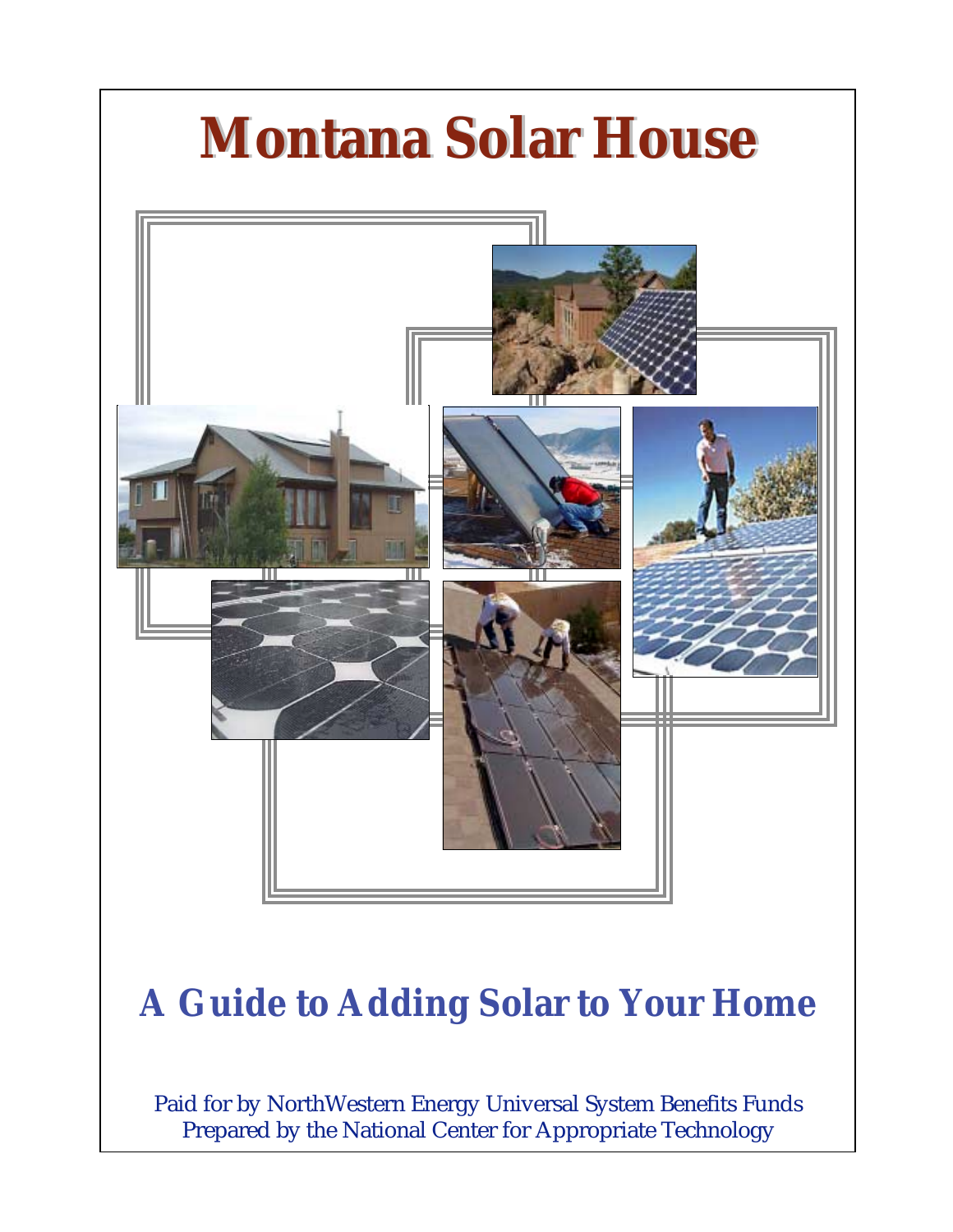

#### Cover photos

- 1 Off-grid photovoltaic powered home Photo by Dave Parsons, NREL.
- 2 Grid-tied photovoltaic powered home (Bozeman) Photo by NCAT.
- 3 Roof-mounted solar water heater (Butte) Photo by NCAT.
- 4 Grid-tied photovoltaic powered home (Livingston) Photo by Erik Petersen.
- 5 Photovoltaic panel Photo by NCAT.
- 6 Installing solar panels Photo by Dave Parsons, NREL.

This guide was written and published with the support of NorthWestern Energy. It includes information published by the North Carolina Solar Center and the U.S. Department of Energy.

Opinions, findings, conclusions, or recommendations expressed herein are those of the authors and do not necessarily reflect the views of NorthWestern Energy.

Permission has been given to reproduce material from the following publications:

*Sunbook: A Guide to Solar Energy in North Carolina,* 1999, North Carolina Solar Center.

*The Passive Solar Energy Book* by Edward Mazria, 1979, Rodale Press.

*Consumer's Guide to Buying a Solar Electric System,* September 2000, U.S. Department of Energy.

*Picking a Solar Site*, April 1985, Montana State University Extension Service.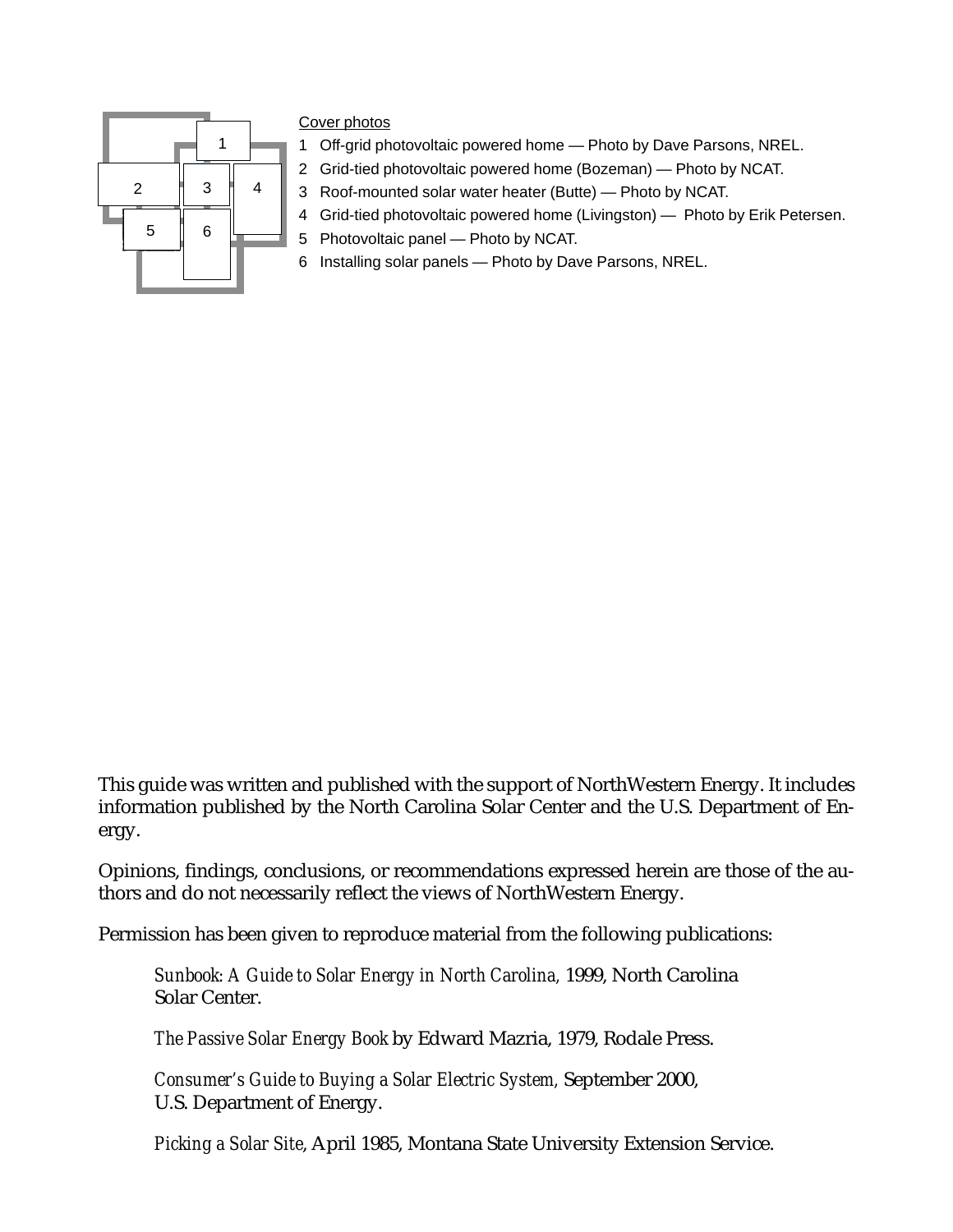## **Table of Contents**

| How big should my PV system be, and what features should it have?  15          |  |
|--------------------------------------------------------------------------------|--|
|                                                                                |  |
|                                                                                |  |
| Calculating Electricity Bill Savings for a Net-Metered Grid-Tied PV System  17 |  |
|                                                                                |  |
|                                                                                |  |
|                                                                                |  |
|                                                                                |  |
| How many years of experience does the company have installing photovoltaic sys |  |
|                                                                                |  |
|                                                                                |  |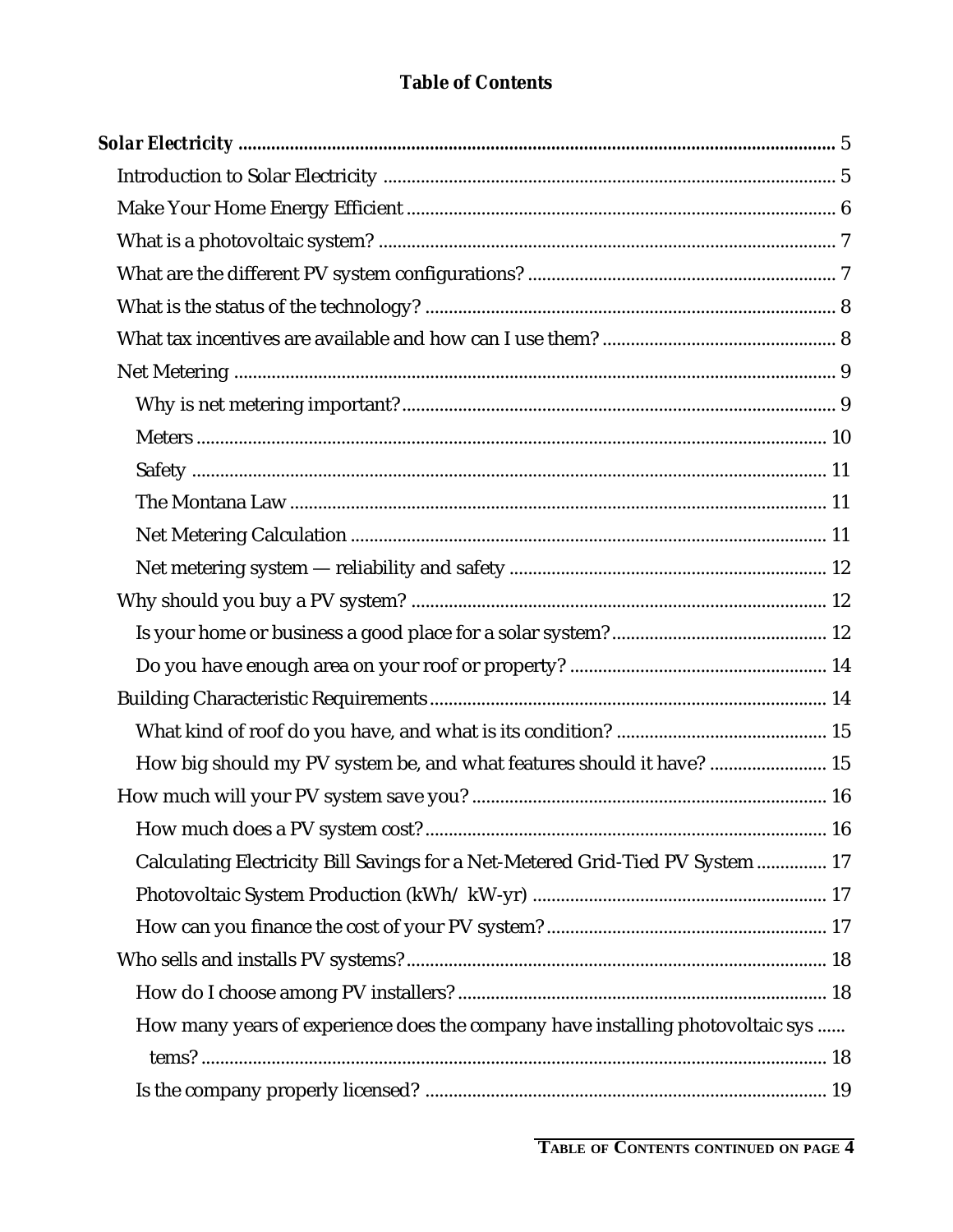#### TABLE OF CONTENTS, CONTINUED FROM PAGE 3

| Does the company have any pending or active judgements or liens against it? 19 |  |
|--------------------------------------------------------------------------------|--|
|                                                                                |  |
|                                                                                |  |
|                                                                                |  |
|                                                                                |  |
|                                                                                |  |
|                                                                                |  |
|                                                                                |  |
|                                                                                |  |
|                                                                                |  |
|                                                                                |  |
|                                                                                |  |
|                                                                                |  |
|                                                                                |  |
|                                                                                |  |
|                                                                                |  |
|                                                                                |  |
|                                                                                |  |
|                                                                                |  |
|                                                                                |  |
|                                                                                |  |
|                                                                                |  |
|                                                                                |  |
|                                                                                |  |
|                                                                                |  |
|                                                                                |  |
|                                                                                |  |
|                                                                                |  |
|                                                                                |  |
|                                                                                |  |
|                                                                                |  |
|                                                                                |  |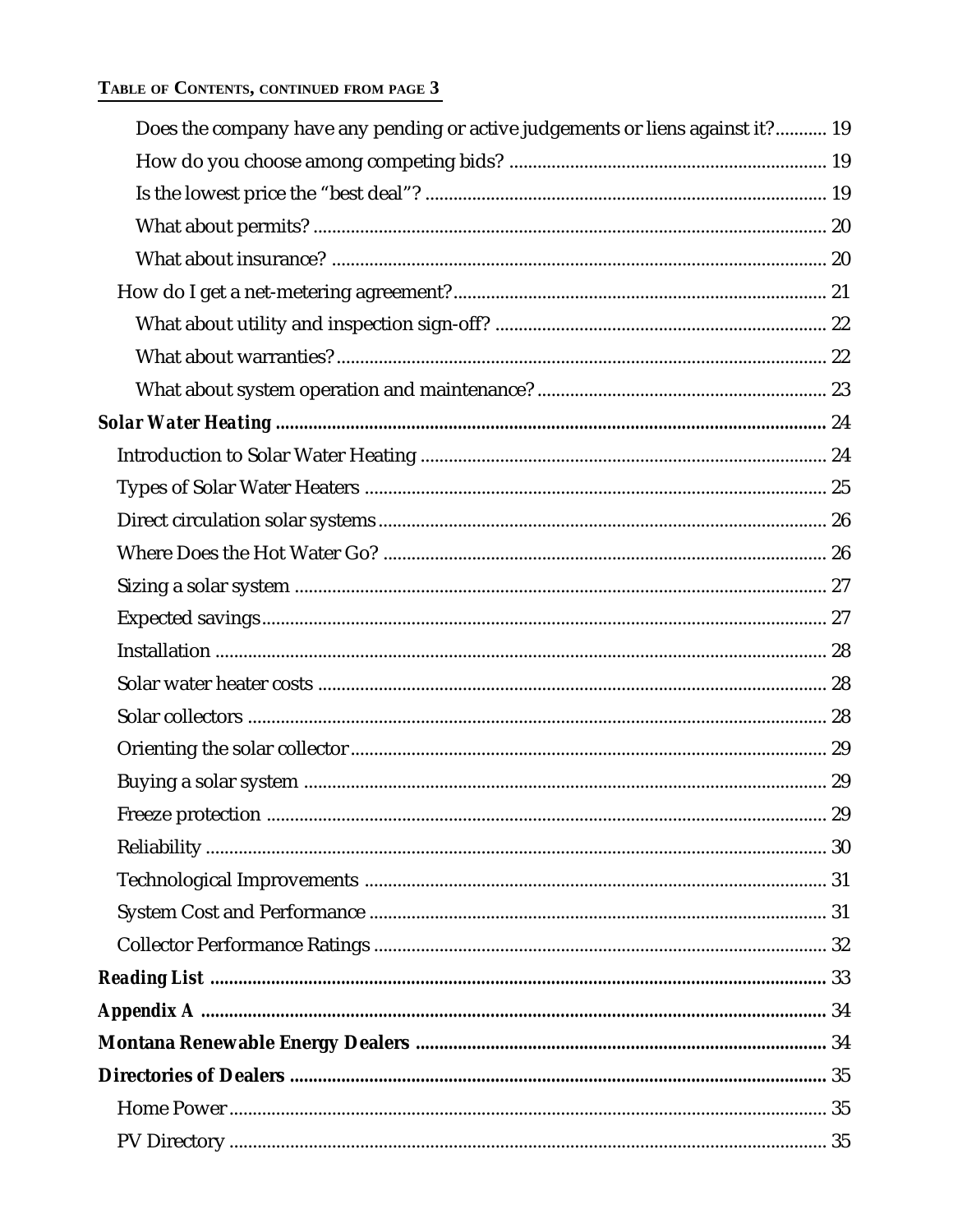<span id="page-4-0"></span>

# **Solar Electricity**

#### **Introduction**

Solar electric power generated using "photovoltaics," or "PVs," is used in hundreds of applications throughout Montana. Applications vary from road-side signs to high mountain communications towers and from hand-held calculators to stockwater pumping systems. This guide focuses on the use of solar electricity in homes and small businesses. It provides basic information about system components and what to expect when shopping for a solar electric system.

Using solar energy produces immediate environmental benefits. Electricity is often produced by burning fossil fuels such as oil, coal, and natural gas. The combustion of these fuels releases pollutants into the atmosphere, including carbon dioxide (CO<sub>2</sub>), sulfur dioxide (SO<sub>2</sub>)<sub>,</sub> and nitrogen oxide (NO $_{\sf x}$ ), which create acid rain and smog. Carbon dioxide from burning fossil fuels is a significant component of greenhouse gas emissions. These emissions could significantly alter the world's environment and lead to the global warming predicted by most atmospheric scientists.

Solar energy uses fewer non-renewable resources than conventional energy sources. Using energy from sunlight can replace the use of stored energy in natural resources such as petroleum, natural gas, and coal. Energy industry researchers estimate that the amount of land required for photovoltaic (PV) cells to produce enough electricity to meet all U.S. power needs is less than 60,000 square kilometers, or roughly 20 percent of the area of Arizona.

Solar energy is a renewable resource. Some scientists and industry experts estimate that renewable energy sources, such as solar, can supply up to half of the world's energy demand in the next 50 years, even as energy needs continue to grow.

A two-kilowatt photovoltaic systems in Montana will:

- Avoid emissions of .68 lbs of NO<sub>y</sub> and 3,643 lbs. of  $CO<sub>2</sub>$
- Reduce carbon dioxide emissions equal to driving 4,553 miles in an average passenger car
- Reduce carbon dioxide emissions equal to the carbon dioxide absorbed by 1 acre of trees in one year

Montana's abundant solar resource can be used to save energy in residential and commercial construction, and farming, ranching, recreation and other industries. The amount of sunshine available at a given location is called the "solar resource" or insolation. The amount of electrical energy produced by a PV array depends on the insolation at a given location, on the collector bank orientation, on tilt angle, and on module efficiency.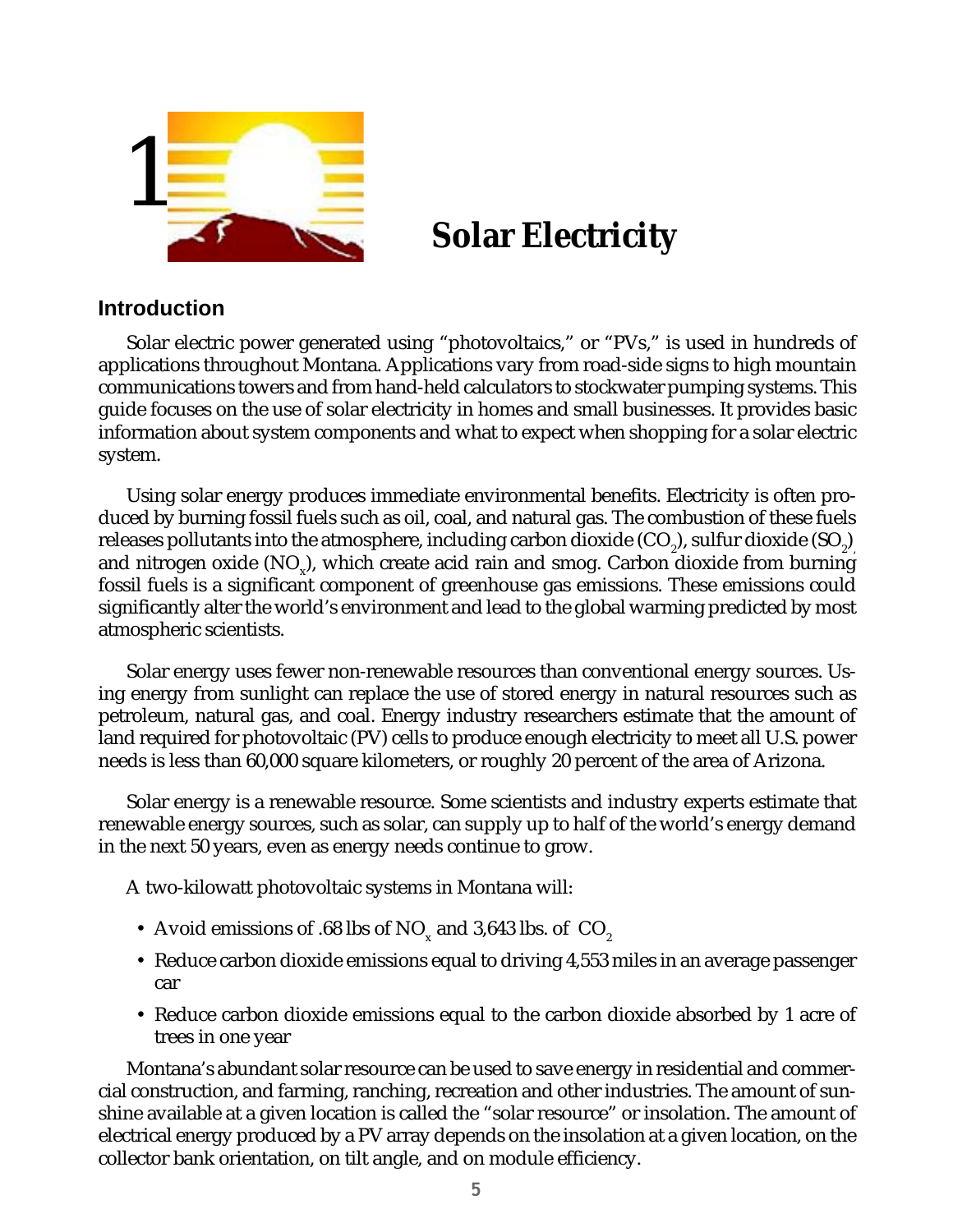<span id="page-5-0"></span>Montana can be divided for insolation roughly the way it is divided geographically—Eastern Montana and Western Montana. Eastern Montana receives an annual average of 5 hours of full sun; Western Montana receives an annual average of 4.2 hours.

Insolation in Montana cities compares favorably with insolation in other locations that are encouraging solar energy technologies, such as Sacramento, CA; Eugene, OR; and Madison, WI. Billings has a better solar resource than either Eugene or Madison, while Helena is about the same as those two cities.



Homeowners who draw electricity from PV systems can get the most out of their self-generated electricity by using efficient appliances with the "Energy Star" logo.

Are you thinking about buying a photovoltaic system or solar water heater for your home or business? If so, this booklet will provide basic information you need to know.

Montanans are showing increased interest in solar energy systems for their homes and businesses. Most of that interest is in photovoltaic—or solar electric—systems. These photovoltaic (PV) systems are reliable, pollution free, and use a renewable source of energy—the sun. They are also becoming more affordable. To make PV systems more affordable to Montana consumers, the Montana Department of Revenue offers financial incentives through solar tax credits.

This booklet is designed to guide you through the process of buying a solar electric system or a solar water heating system. A word of caution: This is not a technical guide for designing or installing your system—for that information, we recommend that you consult an experienced system designer or system supplier ("PV installer") who will have detailed technical specifications and other necessary information. (You'll find a list of Montana businesses that sell and install systems in **[Appendix A](#page-33-0)**.) A PV system can be a substantial investment, and as with any investment, careful planning will help ensure that you make the right decisions.

## **Make Your Home Energy Efficient**

First things first. Before installing a PV system, consider how you are using electricity. Reducing electricity demand is the best and least expensive way to save energy and money.

Consider these energy-efficiency strategies:

- Replace any refrigerator, freezer or air conditioner that is more than 10 years old with an ENERGY STAR® model;
- Switch electric space heating, water heaters and clothes dryers to natural gas or propane;
- Replace incandescent lights with compact fluorescent lamps.

Every kilowatt-hour you trim off your projected annual use in a PV-based system will reduce your initial setup cost by \$10-\$12. Being smart about the appliances and lights you choose will allow you all the convenience of a typical 23 kWh per day Montana home while consuming less than 15 kWh per day. That can shave thousands of dollars off the initial system cost.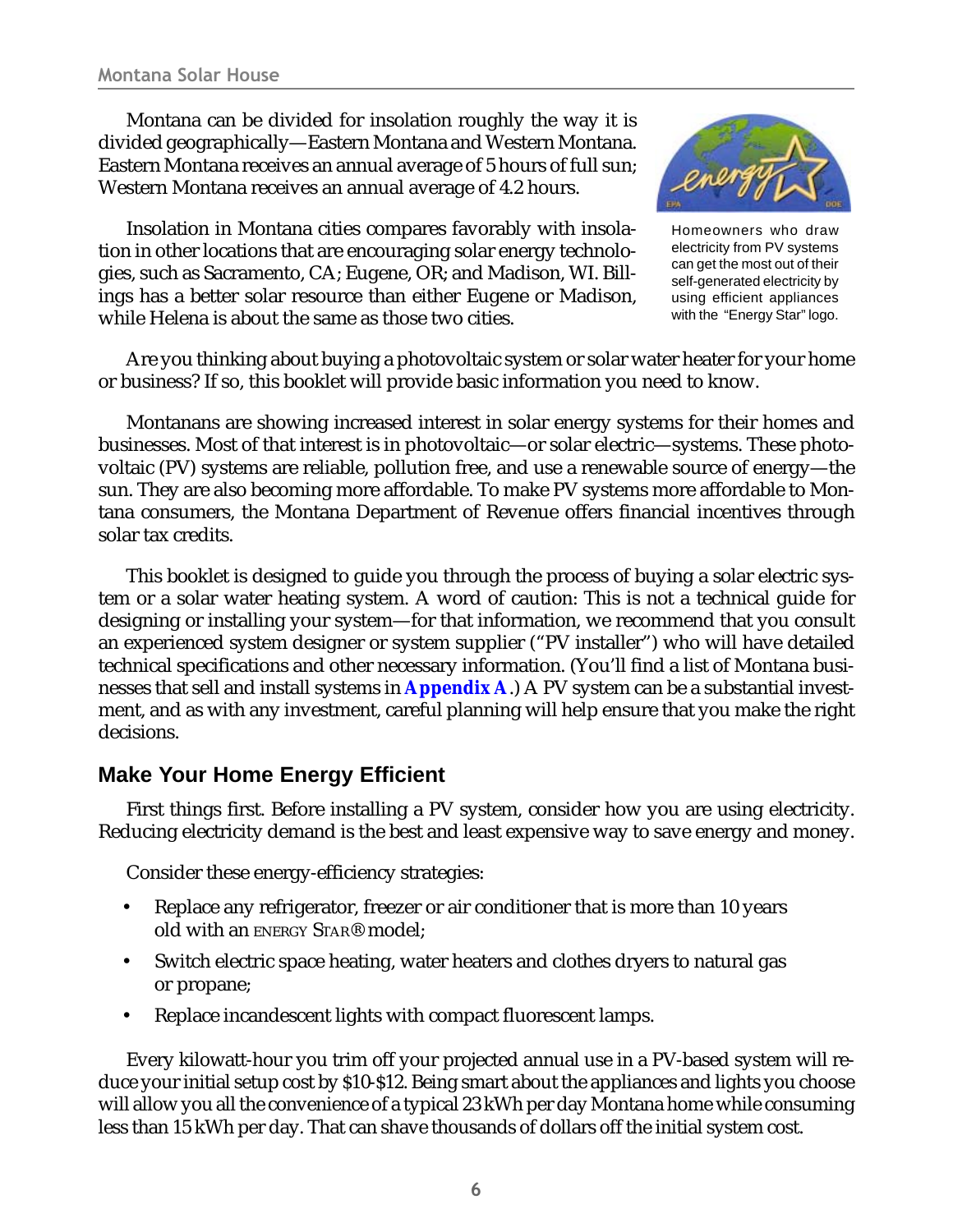<span id="page-6-0"></span>

## **What is a photovoltaic system?**

PV technology converts sunlight directly into electricity. It works any time the sun is shining, but more electricity is produced when the light is more intense (a sunny day) and is directly over the PV modules. Unlike solar systems for heating water, PV technology does not use the sun's energy to generate heat. Instead, PV produces electricity directly from the electrons freed by the interaction of sunlight with semiconductor materials in the PV cells.

But you don't need to understand quantum physics to understand the appeal of photovoltaics: investing in PV allows you to produce your own electricity with no noise, no air pollution, and no moving parts while using a clean, renewable resource. A PV system will never run out of fuel, and it won't increase our oil imports from overseas. In fact, it won't even contribute to the trade deficit, because many PV system components are manufactured in the United States. Because of these unique characteristics, PV technology has been called the ultimate energy source for the 21st century.

The basic building block of PV technology is the solar "cell." PV cells are wired together to produce a PV "module," the smallest PV component sold commercially, and these modules range in power output from about 10 watts to 300 watts. A typical PV system consists of one or more PV modules connected to an inverter that changes the system's direct-current (DC) electricity to alternating current (AC).

AC power is compatible with the utility grid and able to power common household devices such as lights, appliances, computers, and televisions. You may also include batteries in the system to provide backup power.

## **What are the different PV system configurations?**

PV systems are typically divided between on-grid (or "utility tied") and off-grid (or "independent"). Off-grid PV systems for homes or other buildings must have battery storage for times when PV power is not available. For on-grid systems, batteries are optional.

One of the advantages of a grid-tied system is that you can use the utility to store power and forego the purchase of batteries. If you have a grid-tied system with batteries, you will be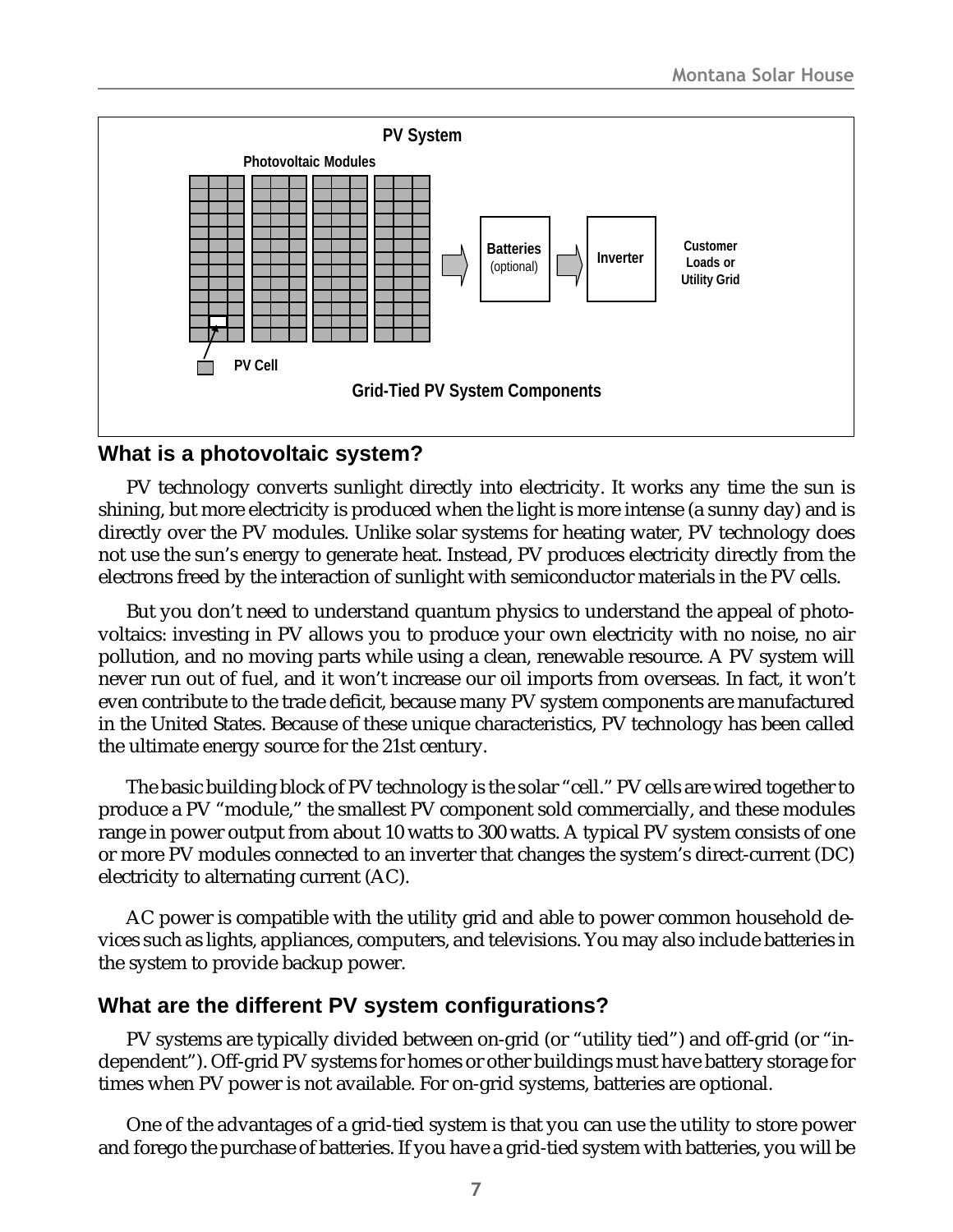<span id="page-7-0"></span>able to run your system and supply loads even when the utility power goes down. Grid-tied systems without batteries will not supply power when the grid is down. Non-battery gridtied systems require a different inverter than battery grid-tied systems, so the choice of inverter must be made up front

## **What is the status of the technology?**

Before you decide to buy a PV system, you should understand the status of the technology:

- First, it produces power intermittently because it works only when the sun is shining.This is not a problem for PV systems connected to the utility grid, because additional electricity you need is automatically delivered to you by your utility. And, systems with batteries can provide energy even when there is no sun.
- Second, PV-generated electricity is more expensive than conventional utility-supplied electricity. Improved manufacturing has reduced the cost to less than one percent of what it was in the 1970s, but the cost (amortized over the life of the system) is still about 25 cents per kilowatt-hour. This is roughly four times the retail price that most Montana residents now pay for electricity from their utilities. The Montana solar tax credits help make PV more affordable, but it can't match today's price for electricity from your utility.
- Third, unlike electricity purchased month by month from a utility, PV power comes with a high initial investment and no monthly charge thereafter. This means that buying a PV system is like paying years of electric bills up front. You'll probably appreciate the reduction in your monthly electric bills, but the initial expense is significant. By financing your PV system, you can spread the cost over many years.
- Finally, solar panels produce power during peak use periods when the value of electricity is the highest. Since air conditioning drives this peak use, solar naturally matches the peak load. If utilities switch time-of-day metering in the future, as many experts recommend, this added value of solar, which is not metered now, will be recognized and included. In California, one current Pacific, Gas & Electric rate is 8¢/kwhr nonpeak, 32¢ summer afternoons, making most of the solar power worth four times regular power.

## **What tax incentives are available and how can I use them?**

Montana offers property tax reductions for non-fossil energy property.

In addition to other energy-related tax benefits, a portion of the appraised value of certain non-fossil energy property is eligible to be exempt from property taxation for up to 10 years following the date of installation. Eligible property includes alternative energy generating systems, such as those that use sun, wind and hydropower. Up to \$20,000 of the value of a system installed in a single-family residential building can be exempt from property taxation, or up to \$100,000 of a system installed in a multi-family residential dwelling or a nonresidential structure.

Application for property tax exempt status must be submitted to the county assessor's office by March 1 to be considered for exemption that tax year. For installations made after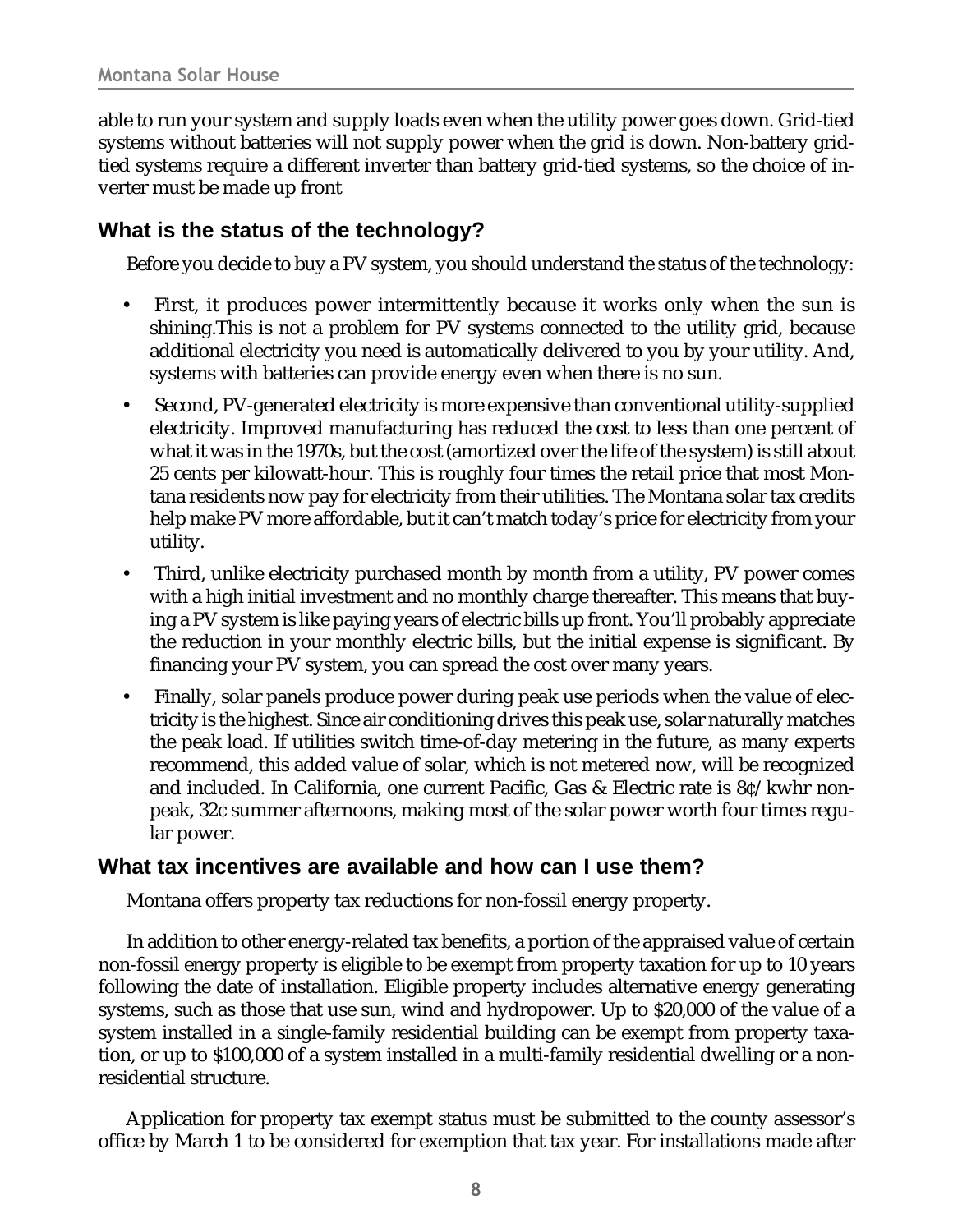<span id="page-8-0"></span>March 1, an application for property exempt status must be submitted before the following March 1 to be considered for exemption starting the following tax year. Applications may be submitted for installations made within 10 years prior to the given tax year, but will be eligible for property tax exemption only for the remainder of 10 years from the date of installation.

A state property tax exemption form is available at your county assessor's office.

*NOTE: Senate Bill 506, passed by the 2001 Legislature, made substantial changes to the tax incentives offered for using renewable energy. The Department of Revenue (DoR) is writing the regulations to put these changes into effect.*

#### **Net Metering**

The 1997 Montana Legislature passed a law requiring utilities to provide net metering. By signing a metering agreement with your utility you will be able to sell your momentary surplus power (e.g., on a sunny afternoon) to the utility at the full retail rate. What this means is that your electric meter effectively spins backward when power is flowing from the building to the utility and spins forward when electricity is flowing from the utility into the building. At the end of the billing period, you are billed only for net consumption – that is, the amount of electricity consumed, less the amount of electricity produced. The utility behaves much the same as a battery crediting your energy "account" for later use. Other than the renewable energy system and appropriate meter, no special equipment is needed.

Even in the absence of net metering, consumers can use the electricity they produce to offset their electricity demand on an instantaneous basis. But if the consumer happens to produce any excess electricity (beyond what is needed to meet the customer's own needs at the moment), the utility purchases that excess electricity at the wholesale or 'avoided cost' price, which is much lower than the retail price. Net metering simplifies this arrangement by allowing the consumer to use any excess electricity to offset electricity used at other times during the billing period.

#### **WHY IS NET METERING IMPORTANT?**

There are three reasons net metering is important. First, as increasing numbers of primarily residential customers install renewable energy systems in their homes, there needs to be a simple, standardized protocol for connecting their systems into the electricity grid that ensures safety and power quality.

Second, many residential customers are not at home using electricity during the day when their systems are producing power, and net metering allows them to receive full value for the electricity they produce without installing expensive battery storage systems.

Third, net metering provides a simple, inexpensive, and easily-administered mechanism for encouraging the use of renewable energy systems, which provide important local, national, and global benefits.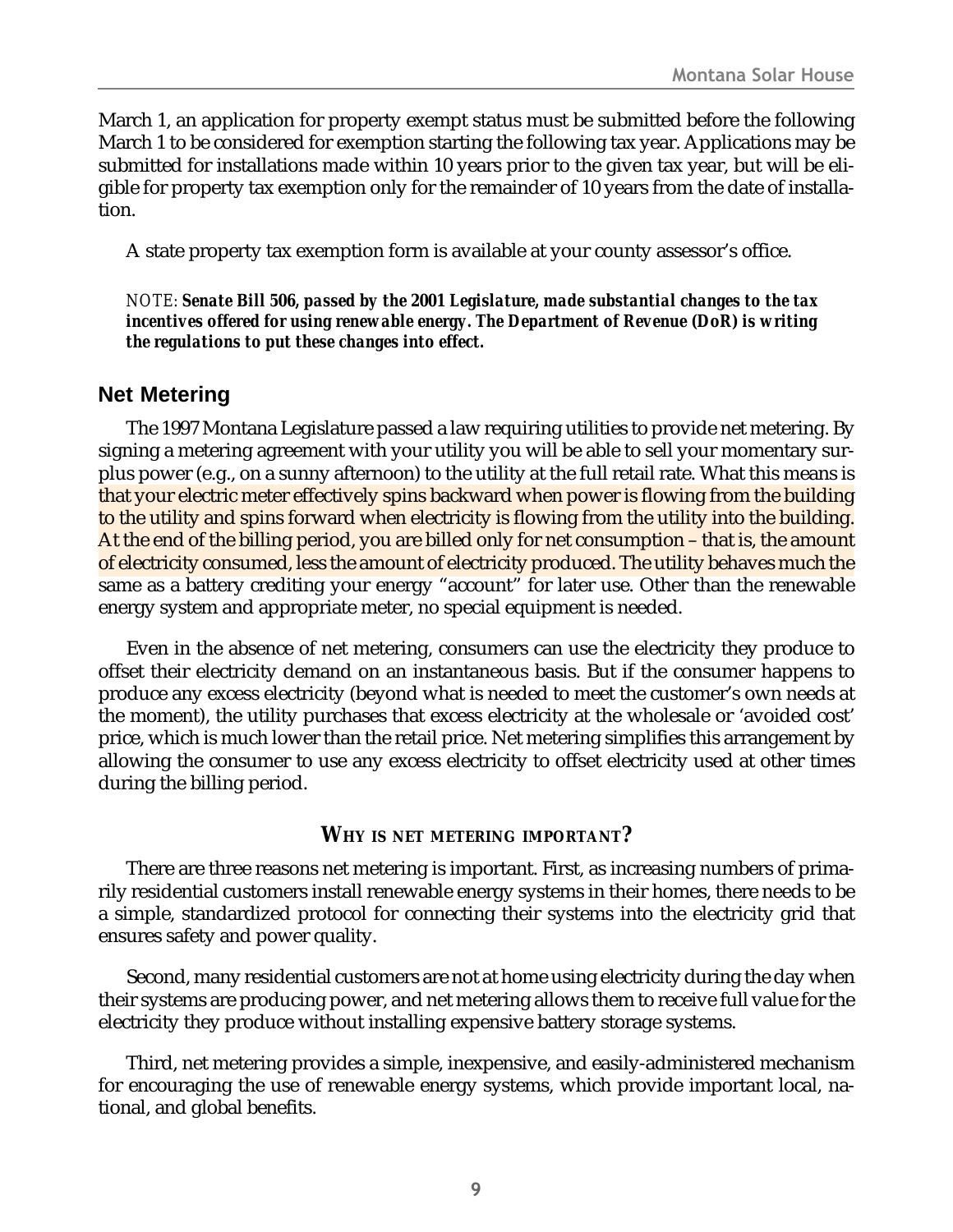<span id="page-9-0"></span>

Net metering provides a variety of benefits for both utilities and consumers. Utilities benefit by avoiding the administrative and accounting costs of metering and purchasing the small amounts of excess electricity produced by these small-scale renewable generating facilities. Consumers benefit by getting greater value for some of the electricity they generate, by being able to interconnect with the utility using their existing utility meter, and by being able to interconnect using widely accepted technical standards.

The only cost associated with net metering is indirect: the customer is buying less electricity from the utility, which means the utility is collecting less revenue from the customer. That's because any excess electricity that would have been sold to the utility at the wholesale or 'avoided cost' price is instead being used to offset electricity the customer would have purchased at the retail price. The revenue loss is roughly comparable to having the customer reducing electricity use by investing in energy efficiency measures, such as compact fluorescent lights and efficient appliances.

The bill savings for the customer (and corresponding revenue loss to the utility) will depend on a variety of factors, particularly the difference between the 'avoided cost' and retail prices. In general, however, the difference will be between \$5 - \$15 a month for a residentialscale PV system (2 kW), and between \$25 - \$70 a month for a farm-scale wind turbine (10 kW). Revenue losses associated with net metering are at least partially offset by the administrative and accounting savings, which are not included in the above figures.

#### **METERS**

The standard kilowatt-hour meter used by the vast majority of residential and small commercial customers accurately registers the flow of electricity in either direction. This means the "netting" process associated with net metering happens automatically—the meter spins forward (in the normal direction) when the consumer needs more electricity than is being produced, and spins backward when the consumer is producing more electricity than is needed in the house or building.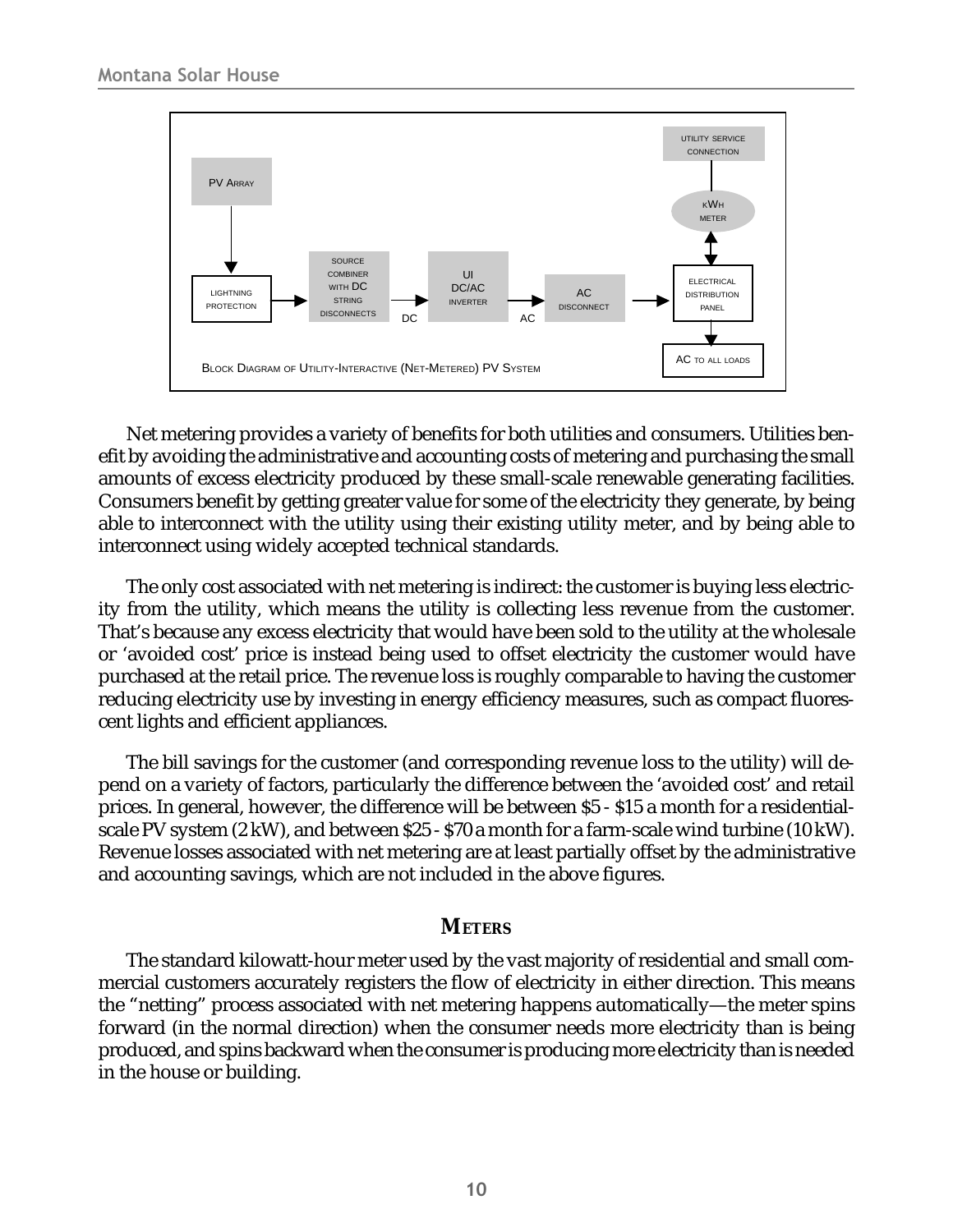#### **SAFETY**

<span id="page-10-0"></span>During the last decade there has been tremendous technological progress in the design of the equipment that integrates small-scale generators with the utility grid. Called "inverters" because they were originally designed only to 'invert' the DC electricity produced by solar arrays and wind turbines to the AC electricity used in our homes and businesses, these devices have evolved into extremely sophisticated power management systems.

Inverters now include all the necessary protective relays and circuit breakers needed to synchronize safely and reliably with the utility grid, and to prevent "islanding" by automatically shutting down when the utility grid suffers an outage. Moreover, this protective equipment operates automatically, without any human intervention needed.

Most new inverters comply with all nationally-recognized codes and standards, including the National Electrical Code (NEC), Underwriters Laboratories (UL), and the Institute of Electrical and Electronic Engineers (IEEE). These systems are now operating safely and reliably in every state in the nation.

By adopting net metering early, a utility establishes itself in a leadership role in providing customers the option of generating some of its own electricity. The 1997 Montana net metering legislation effectively applies only to the Montana Power Company and Montana Dakota Utilities. Electric cooperatives *are not* required to provide net metering. The electric cooperatives are free to adopt net metering requirements different than the state law.

#### **THE MONTANA LAW**

A "Net metering system" is a facility for the production of electric energy that: (a) uses as its fuel solar, wind, or hydropower; (b) has a generating capacity of not more than 50 kilowatts; (c) is located on the customer-generator's premises; (d) operates in parallel with the distribution services provider's distribution facilities; and (e) is intended primarily to offset part or all of the customer-generator's requirements for electricity.

The legislation also requires that a distribution services provider allow net metering systems to be interconnected using a standard kilowatt-hour meter capable of registering the flow of electricity in two directions. The distribution services provider shall charge the customer-generator a minimum monthly fee that is the same as other customers of the electric utility in the same rate class.

## **NET METERING CALCULATION**

In calculating the net energy measurement the distribution services provider measures the net electricity produced or consumed during the billing period, in accordance with normal metering practices. At the end of the month, if the customer has generated more electricity than that used, the utility credits the net kilowatt-hours produced at the wholesale power rate. If the customer uses more electricity than they generate, they pay the difference. The billing period for net metering may be either monthly or annually.

Montana has an annual billing period. On January 1, April 1, July 1, or October 1 of each year, as designated by the customer-generator as the beginning date of a 12-month billing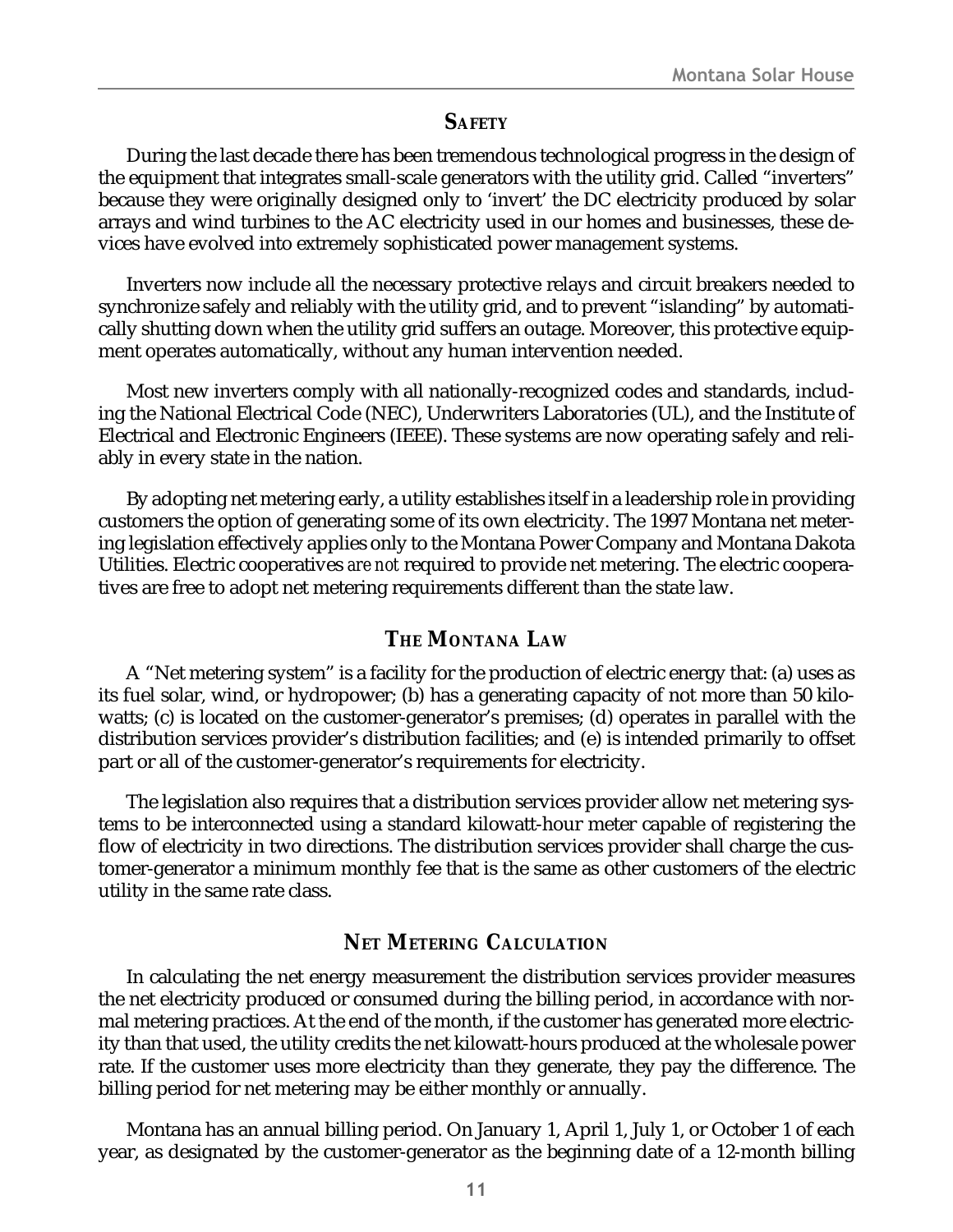<span id="page-11-0"></span>period, any remaining unused kilowatt-hour credit accumulated during the previous 12 months must be granted to the electricity supplier, without any compensation to the customer-generator.

Net metering allows homeowners who are not home when their systems are producing electricity to still receive the full value of that electricity without having to install a battery storage system. The power grid acts as the customer's battery backup, which saves the customer the added expense of purchasing and maintaining a battery system.

#### **NET METERING SYSTEM — RELIABILITY AND SAFETY**

A net metering system used by a customer-generator must include, at the customergenerator's own expense, all equipment necessary to meet applicable safety, power quality, and interconnection requirements established by the National Electrical Code, National Electrical Safety Code, Institute of Electrical and Electronic Engineers, and Underwriters Laboratories.

#### **Why should you buy a PV system?**

People decide to buy PV systems for a variety of reasons. Some want to help preserve the earth's fossil-fuel resources and reduce air pollution.

Others believe that it makes more sense to spend their money on an energy-producing improvement to their property than to send their money to a utility. Some people like the security of reducing the amount of electricity they buy from their utility, because it makes them less vulnerable to future increases in the price of electricity. Others like to be early adopters of high technology and want to support the advancement of high technology. Finally, some people just don't like paying utility bills and appreciate the independence that a PV system provides.

Whatever the reason, solar energy is widely thought to be one of many energy sources of choice for the future, and Montanans have an opportunity to help make it their energy choice for today and tomorrow.

#### **IS YOUR HOME OR BUSINESS A GOOD PLACE FOR A SOLAR SYSTEM?**

A well-designed PV system needs clear and unobstructed access to the sun's rays for most or all of the day, throughout the year. You can make an initial assessment yourself, and if the location looks promising, your PV installer has the tools to trace the sun's path at your location and determine whether your home or business can make use of a PV solar system. It is important to note that even though the area where a system is mounted may be unshaded during one part of the day, it may be shaded during another.

If this is the case, then this shading may substantially reduce the amount of electricity that your system will produce. A well-designed PV system will be unshaded for the six hours around noon on March 21 and September 23.

The orientation of your PV system (the compass direction that your system faces) will affect performance. In Montana, the sun is always in the southern half of the sky and is higher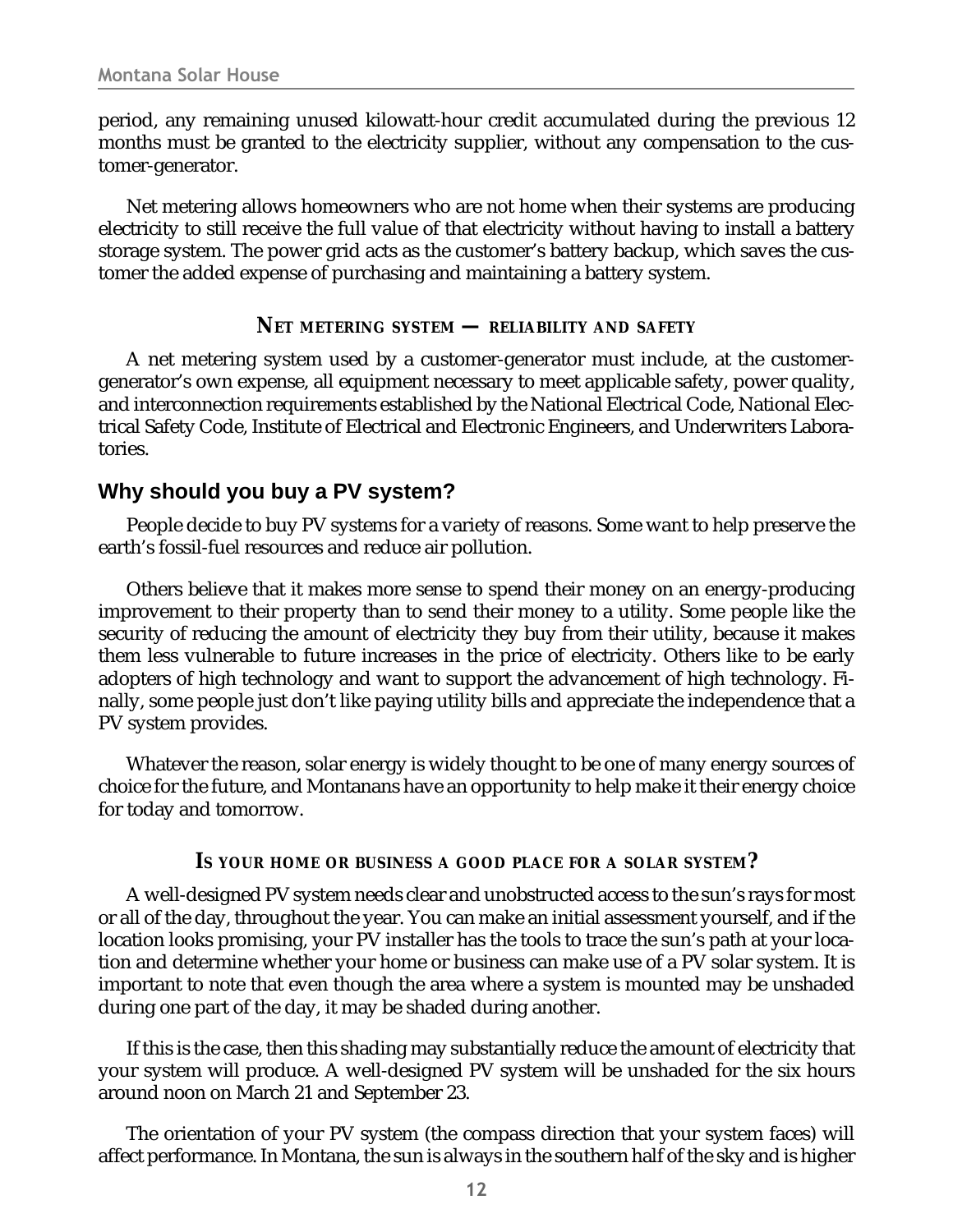

in the summer and lower in the winter. Usually, the best location for a PV system is a southfacing roof, but roofs that face east or west may also be acceptable. Flat roofs also work well for solar systems because the PV modules can be mounted flat on the roof facing the sky or mounted on frames tilted toward the south at the optimal angle. For the most part, if your modules are oriented at slopes 45° or less and oriented within 30° of south, your system will provide at least 90 percent of the optimal energy output.

If a rooftop can't be used, your solar modules can also be placed on the ground, either on a fixed mount or a "tracking" mount that follows the sun to orient the PV modules for maximum performance. Other options (used most often in multifamily or commercial applications) include mounting structures that create covered parking or provide shade as window awnings.



Net-metering helps make grid-tied photovoltaic systems more economical.

This home in Bozeman gets some of its power from a 1-kilowatt PV system that is tied to the utility grid.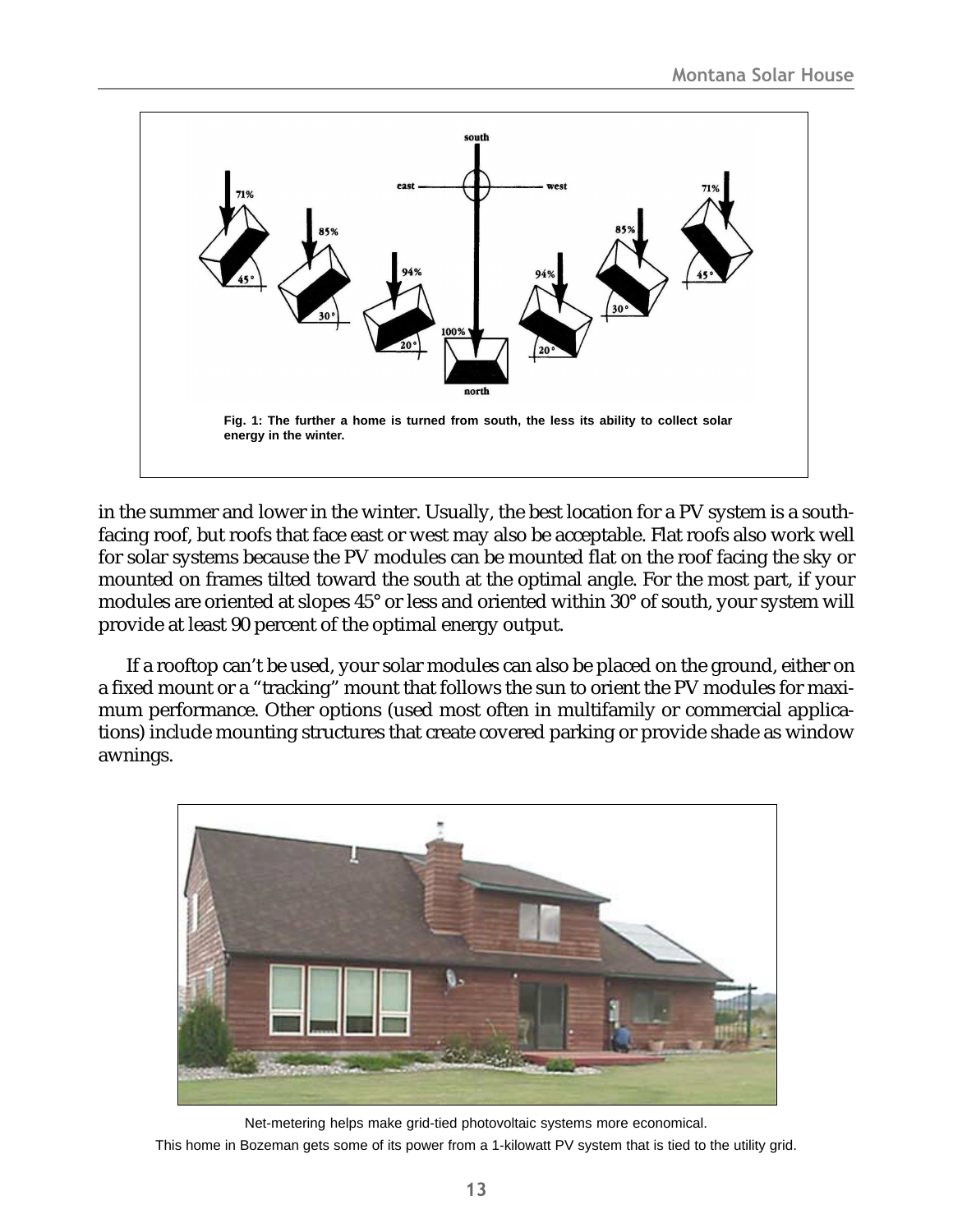#### **DO YOU HAVE ENOUGH AREA ON YOUR ROOF OR PROPERTY?**

<span id="page-13-0"></span>The amount of space needed by a PV system is based on the physical size of the system you purchase. Most residential systems require as little as 50 square feet (for a small "starter" system) up to as much as 1,000 square feet. Commercial systems are typically even larger.

If your location limits the physical size of your system, you may want to install a system that uses more-efficient PV modules. Greater efficiency means that the module uses less surface area to convert sunlight into a given amount of electric power. PV modules are available today in a range of types, and some offer higher efficiency than do others. System sizing is discussed later in this booklet and should also be discussed with your PV installer.

With a net-metered system, keep in mind that the solar electric system will only produce electricity when the sun shines and the utility's grid is energized.

By design, for the protection of utility linemen, whenever the utility experiences an outage, the inverter shuts down the solar electric system's electrical output. When the inverter senses that the utility is back on-line, it once again converts DC electricity from the solar electric array into AC electricity at the utility's voltage and frequency.

On a bright, sunny day, a one-kilowatt PV system will have an electrical output of about 1000 watts. A one-kilowatt solar electric system in Montana is expected to produce about 1590 kWh of electricity annually. This is equivalent to about 17 percent of the annual electrical consumption of an average household. To put the PV's electrical production another way, 1590 kWh is approximately the amount of electricity three 60-watt incandescent bulbs would consume if left "turned on" for a year.

## **Building Characteristic Requirements**

One of the building's roofs should be south-facing and have an area of at least 300 square feet. While solar electric arrays do not require guaranteed access to sunlight from sunrise to sunset, they should be shaded as little as possible between 9 A.M. and 3 P.M., when nearly 85 percent of the sun's energy reaches the site. In any solar energy system design, shading should be avoided and solar access maximized; even partial shading on a solar electric array, such as trees or utility poles, will significantly reduce the system's electrical output.

Although the solar electric system should ideally face true south, a deviation of 45 degrees or less from true south will not substantially reduce a roof-mounted system's annual performance. Therefore, a roof oriented 45 degrees or less from true south may be considered for the solar electric system installation.

The preferred roof slope is 45 degrees (a 12/12 pitch), but roof slopes between 20 and 60 degrees (roughly 4/12 – 20/12 pitch) are acceptable.

Although most roofs can support the added weight of a solar electric system, you should check the condition of the rafters. The roof must be able to safely support the added dead load of the PV array and mounting rack and the temporary live load imposed by the installation crew. The PV array and mounting rack will add approximately 3 pounds per square foot of dead load to the roof.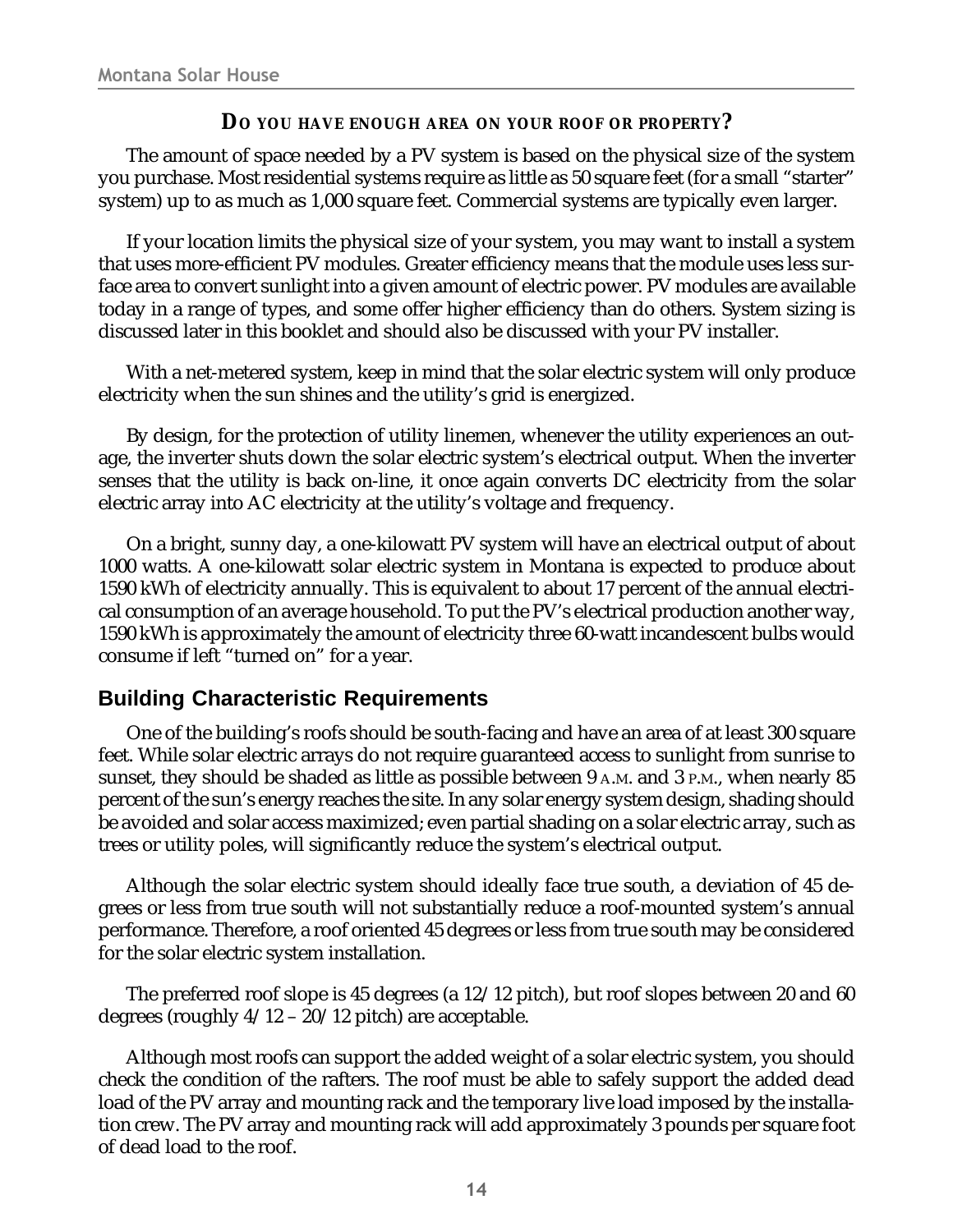<span id="page-14-0"></span>Ideally the south-facing roof should be near the main electrical service entrance. To minimize wiring runs, the breaker panel containing the building's main disconnect switch and the household's electrical end-use breakers should be easily accessible and relatively close to the PV array. The breaker panel should have space available for installing a 120/240V breaker; this is the PV system's connection to the electrical grid.

#### **WHAT KIND OF ROOF DO YOU HAVE, AND WHAT IS ITS CONDITION?**

Some roof types are simpler and cheaper to work with, but a PV system can be installed on any type. Typically, composition shingles are easiest to work with, and slate is the most difficult. In any case, an experienced solar installer will know how to work on all roof types and can use roofing techniques that eliminate any possibility of leaks. Ask your PV installer how the PV system affects your roof warranty. If your roof is older and needs to be replaced soon, you may want to replace it at the time the PV system is installed to avoid the cost of removing and reinstalling your PV system.

Panels often can be integrated into the roof itself, and some modules are actually designed as three-tab shingles or raised-seam metal roof sections. One benefit of these systems is their ability to offset the cost of roof materials.

A 1-kilowatt system provides some power needs for this on-grid home in Helena. Twenty-four such PV arrays and components have been installed by Montana Power Company as part of a project to demonstrate utility-tied renewable energy systems.



#### **HOW BIG SHOULD MY PV SYSTEM BE, AND WHAT FEATURES SHOULD IT HAVE?**

As a starting point, you might consider how much of your present electricity needs you would like to meet with your PV system. For example, suppose that you would like to meet 50 percent of your electricity needs with your PV system. You could work with your PV installer to examine past electric bills and determine the size of the PV system needed to achieve that goal. You can contact your utility and request the total electricity usage, measured in kilowatt-hours, for your household or business over the last 12 months (or consult your electric bills if you save them).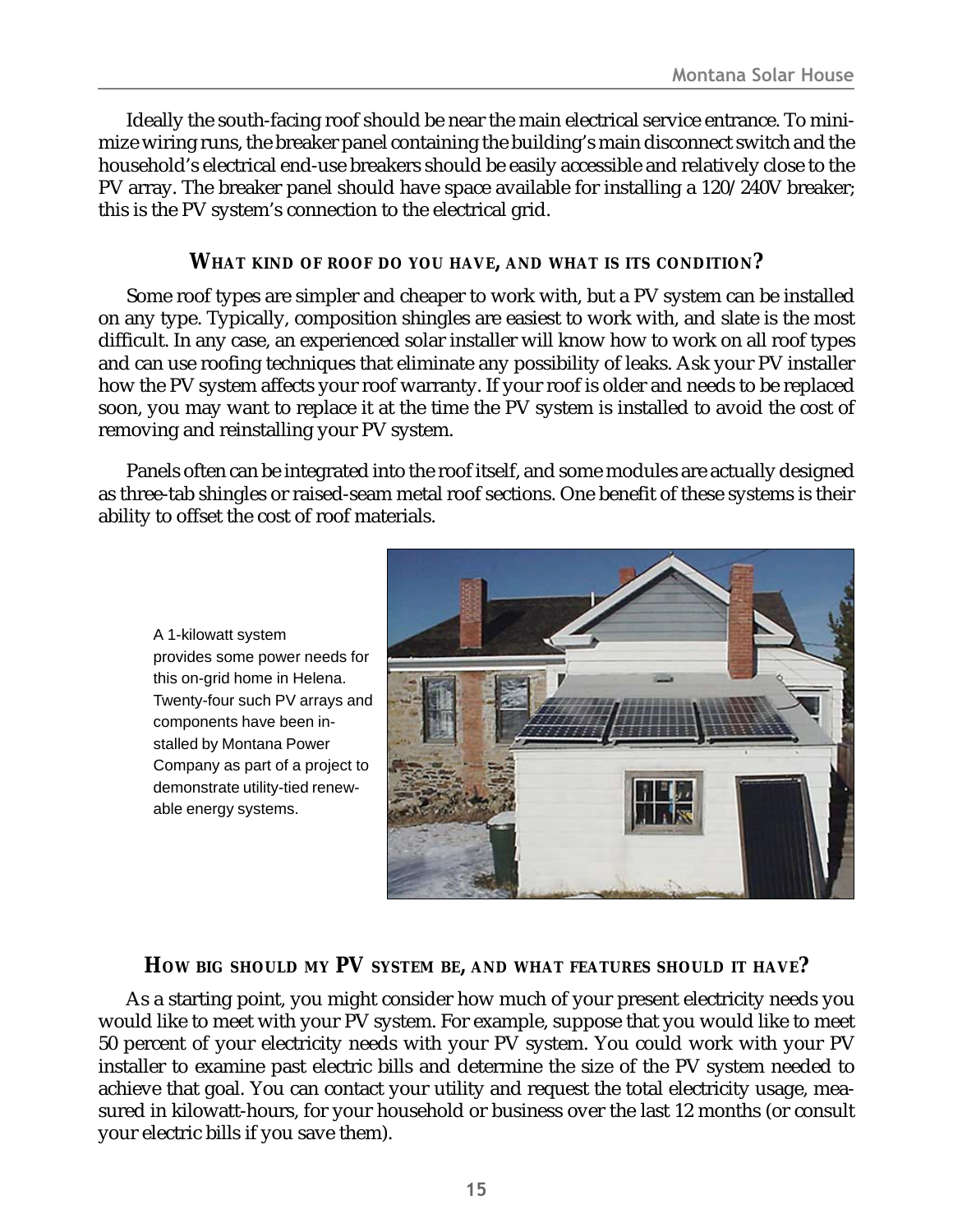<span id="page-15-0"></span>Ask your PV installer how much your new PV system will produce on an annual basis (also measured in kilowatt-hours) and compare that number to your annual electricity demand to get an idea of how much you will save. In the next section, you'll find more information on estimating how much you will save. As you size your system, you should consider the economies of scale that can decrease the cost per kilowatt-hour as you increase the size and cost of the system.

For example, many inverters are sized for systems up to 5 kilowatts, and if your PV array is smaller (say 3 kilowatts), you may still end up buying the same inverter. Labor costs for a small system may be nearly as much as those for a large system. Therefore, it's worth remembering that your PV installer is likely to offer you a better price to install a 2-kilowatt system all at once, than to install a 1-kilowatt this year and another similar system next year—because multiple orders and multiple site visits are more expensive. One optional feature you might consider is a battery system to provide backup power in case of a utility power outage. Batteries add value to your system, but at an increased price.

#### **How much will your PV system save you?**

The value of your PV system's electricity will depend on how much you pay your utility for electricity. If your system is net metered (so that the utility pays the full retail price for your excess electricity), your calculation may be fairly easy because you and your utility will each pay the same price for each other's electricity.

Keep in mind that actual energy production from your PV system will vary by up to 20 percent from these figures, depending on your geographic location, the angle and orientation of your system, the quality of the components of your system, and the quality of the installation. Also keep in mind that you may not get full retail value for excess electricity produced by your system on an annual basis, even if your utility does offer net metering. Be sure to discuss these issues with your PV installer.

Consider asking for a written estimate of the average annual energy production from the PV system. However, you should realize that even if an estimate is accurate for an average year, actual electricity production will fluctuate from year to year due to natural variations in weather and climate. But determining its value is much trickier because your excess electricity will not be worth as much as the electricity you actually use. You may earn only 2 cents per kilowatt-hour—or less than half of the retail rate—for your excess power. PV systems produce most of their electricity during the middle of the day when residential electric loads tend to be small. If net metering is not offered by your utility, you may want to size your system to avoid generating electricity significantly beyond your actual needs.

## **HOW MUCH DOES A PV SYSTEM COST?**

There is no single answer. The system price will depend on a number of factors, including whether the home is under construction or whether the PV is integrated into the roof or mounted on top of an existing roof. The price also varies depending on the PV system rating, manufacturer, retailer, and installer. The size of your system may be the most significant factor in any equation measuring your costs against your benefits. Small, single PV-panel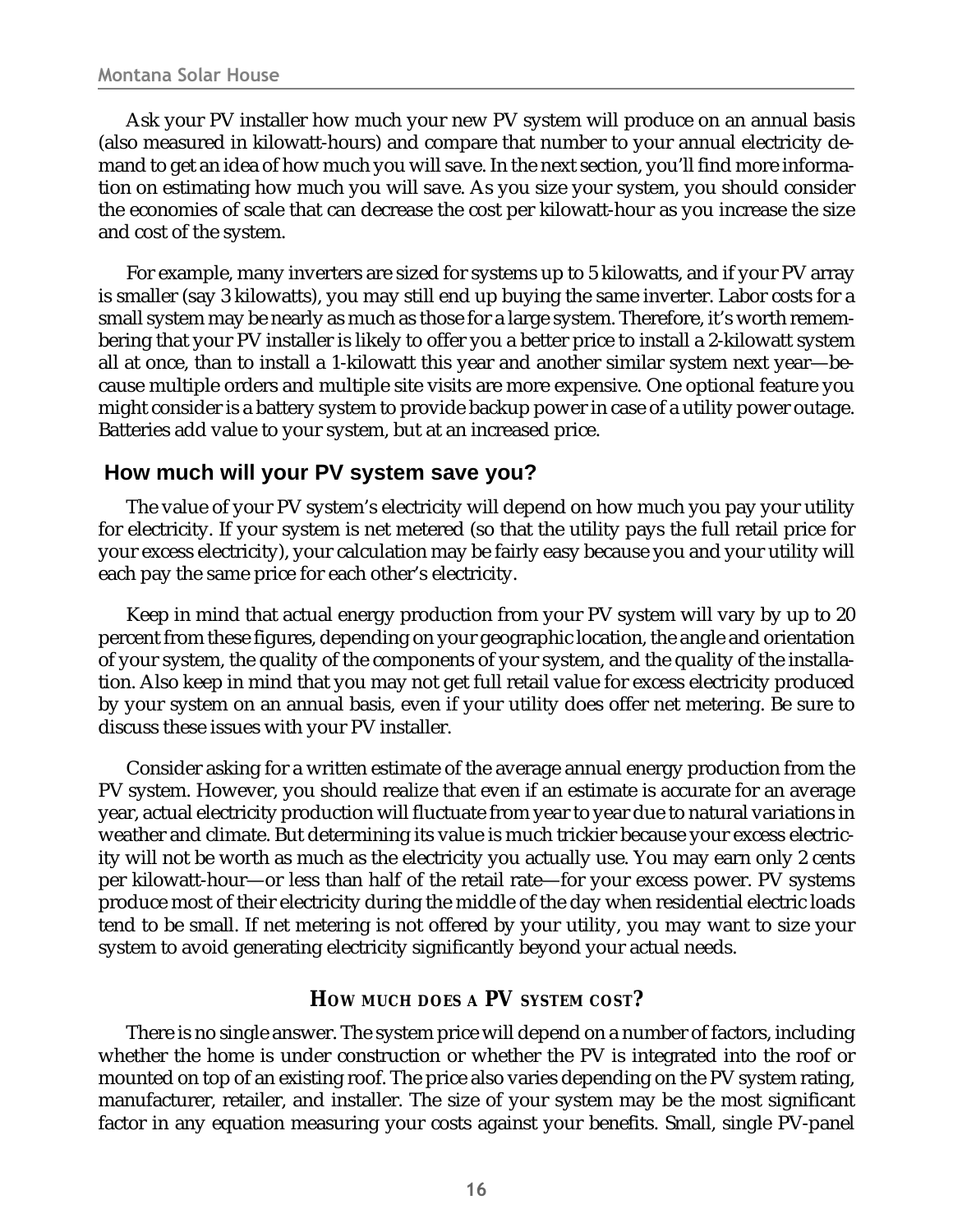<span id="page-16-0"></span>systems with built-in inverters that produce about 75 watts may cost around \$900 installed, or \$12 per watt.

These small systems will offset only a small fraction of your electricity bill. A 2-kilowatt system that will offset the needs of a very energy-efficient home may cost as much as \$20,000 installed, or \$10 per watt. At the high end, a 5-kilowatt system that will completely offset the energy needs of many conventional homes may cost \$40,000 to \$50,000 installed, or \$8 to \$10 per watt. These prices, of course, are just rough estimates, and your costs will depend on the way your system is configured, your equipment options, and other factors. Your local PV installers can provide you with estimates or bids.

## **CALCULATING ELECTRICITY BILL SAVINGS FOR A NET-METERED GRID-TIED PV SYSTEM**

- Step 1: Multiply the kWh/ kW-yr times the PV system rating (in kW) to get the yearly PV system production in kWh/ yr.
- Step 2: Multiply the PV system kWh/ yr times your retail rate in  $\frac{s}{k}$  kWh to get the annual bill savings. Example: A 2-kW system in Helena, MT, at an electricity rate of \$0.07/ kWh, will save about \$236 per year (1,691 kWh/ kW- year x 2 kW x \$0.07/kWh  $=$  \$236/ year).

## **PHOTOVOLTAIC SYSTEM PRODUCTION (KWH/ KW-YR)**

Photovoltaic system production estimates are for a 1-kW rooftop PV system facing due south at a 20° tilt. Example: A 2-kW rooftop PV system located in Helena, MT, will produce about 3,180 kWh per year (2 kW x 1,691 kWh/ kW-yr)

## **HOW CAN YOU FINANCE THE COST OF YOUR PV SYSTEM?**

There is nothing magical about financing the cost of purchasing and installing your PV system. Although there are some special programs available for financing solar and other renewable-energy investments, most of the options will be familiar to you. The best way to finance PV systems for homes is through a mortgage loan. Mortgage financing options include your primary mortgage, a second mortgage such as a U.S. Department of Housing and Urban Development (HUD) Title 1 loan, or a home-equity loan that is secured by your property.

There are two advantages to mortgage financing. First, mortgage financing usually provides longer terms and lower interest rates than other loans such as conventional bank loans. Second, the interest paid on a mortgage loan is generally deductible on your federal taxes (subject to certain conditions). If you buy the PV system at the same time that you build, buy, or refinance the house on which the PV system will be installed, adding the cost of the PV system to your mortgage loan is likely to be relatively simple and may avoid additional loan application forms or fees.If mortgage financing is not available, look for other sources of financing, such as conventional bank loans. Remember to look for the best possible combination of low rate and long term.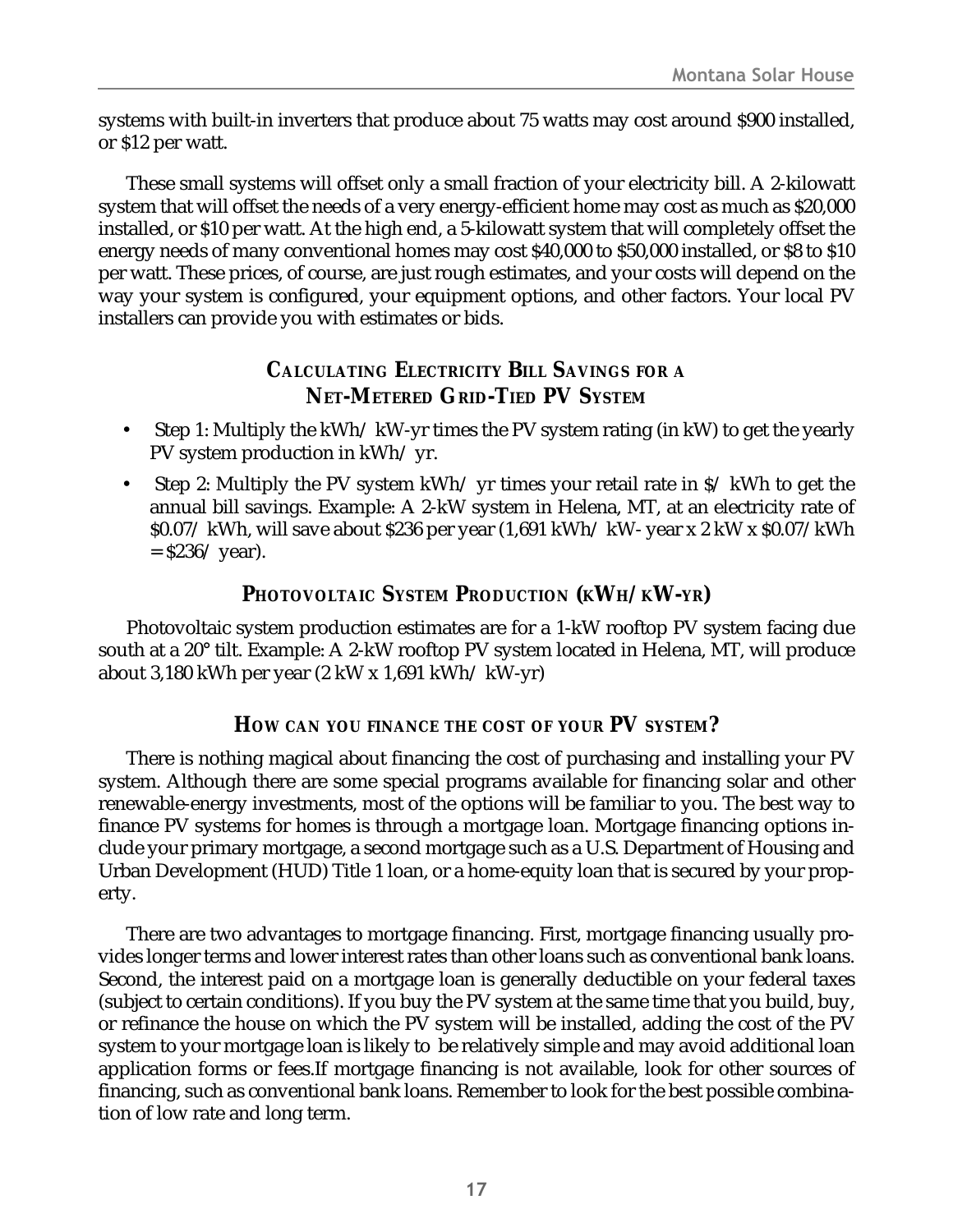<span id="page-17-0"></span>This will allow you to amortize your PV system as inexpensively as possible. Because your PV system is a long-term investment, the terms and conditions of your PV financing are likely to be the most important factor in determining the effective price of your PV-generated power. PV systems purchased for business applications are probably best financed through a company's existing sources of funds for capital purchases—usually Small Business Administration loans or conventional bank loans.

## **Who sells and installs PV systems?**

Montana is home to many reputable contractors with experience in installing PV systems. Here are several suggestions for finding a contractor near you:

- Check Montana Green Power's directory of solar and renewable energy dealers and installers, available on the World Wide Web at: [www.montanagreenpower.com](http://www.montanagreenpower.com/)
- Contact regional solar equipment vendors to see if they have installers with whom they regularly work.
- Conduct a search on the Internet.

#### **HOW DO I CHOOSE AMONG PV INSTALLERS?**

Compile a list of prospective PV installers. You might first consider those closest to you, because the contractor's travel costs might add to your system price. Next, contact these installers and find out what products and services they offer.

Ask whether the company has installed grid-connected PV systems or, if not, grid- independent PV systems.

Experience installing grid-connected systems is valuable because some elements of the installation—particularly interconnection with the local utility—are unique to these systems. Because grid-connected systems are relatively uncommon, most contractors with PV experience have worked only on systems such as those that power remote cabins far from the nearest utility line.

This means they have experience with all aspects of PV system installation except the connection with the utility grid. Although grid-connection work is different from "off-grid" work, a competent company with PV experience should not be eliminated just because it has not installed grid-connected PV systems in the past. In fact, experience with off-grid systems is valuable because grid-independent systems are more technically complicated than gridtied systems. Here are other questions you should ask:

#### **HOW MANY YEARS OF EXPERIENCE DOES THE COMPANY HAVE INSTALLING PHOTOVOLTAIC SYSTEMS?**

This issue speaks for itself: A company or contractor that has been in business a long time has demonstrated an ability to work with customers and to compete effectively with other firms.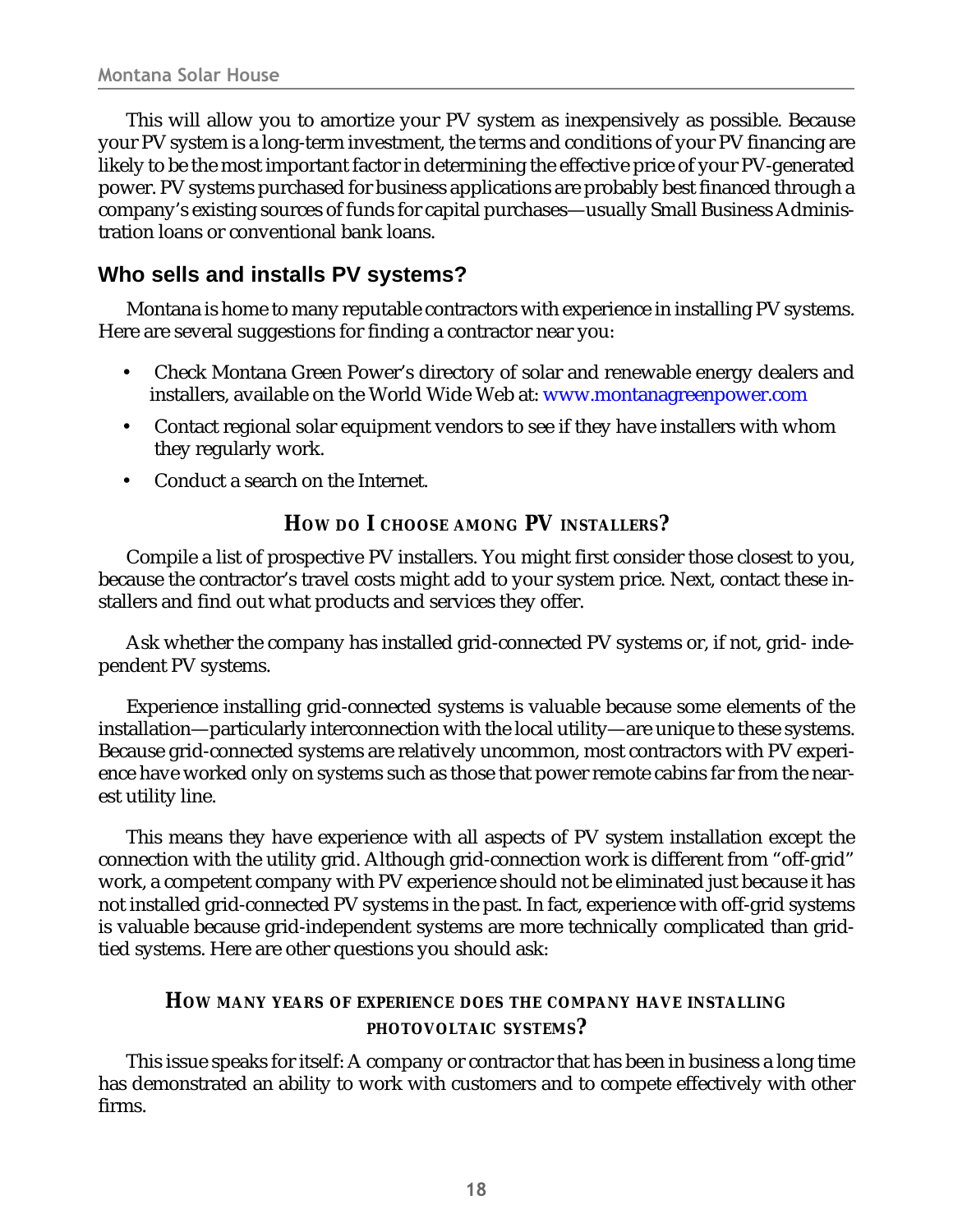#### **IS THE COMPANY PROPERLY LICENSED?**

<span id="page-18-0"></span>PV systems should be installed by an appropriately licensed contractor. This means that either the installer or a subcontractor has an electrical contractor's license. The State Electrical Board (406-841-2329) can tell you if a contracting firm has a valid license. Local building departments also may require that the installer have a general contractor's license. Consumers should call the city and county in which they live for additional information on licensing.

#### **DOES THE COMPANY HAVE ANY PENDING OR ACTIVE JUDGEMENTS OR LIENS AGAINST IT?**

As with any project that requires a contractor, due diligence is recommended. The State Electrical Board (406-841-2329) can tell you about any judgments or complaints against a state-licensed electrician. Consumers should call the city and county in which they live for additional information on how to check up on contractors.

#### **HOW DO YOU CHOOSE AMONG COMPETING BIDS?**

If you have decided to get more than one bid for the installation of your PV system (and it's generally a good idea to do so), you should take steps to ensure that all of the bids you receive are made on the same basis.

For example, comparing a bid for a system mounted on the ground against another bid for a rooftop system is like comparing apples to oranges. Similarly, different types of PV modules generate more electricity per square foot than others. Bids should clearly state the maximum generating capacity of the system (measured in watts or kilowatts). If possible, have the bids specify the system capacity in AC watts, or specify the output of the system at the inverter. You may want to obtain some estimate of the amount of energy that the system will produce on an annual basis (measured in kilowatt-hours).

Because the amount of energy depends on the amount of sunlight—which varies by location, season, and year to year—it is unrealistic to expect a specific figure. A range of  $\pm 20\%$  is more realistic.

Bids also should include the total cost of getting the PV system up and running, including hardware, installation, connection to the grid, permitting, sales tax, and warranty. Your warranty is a very important factor for evaluating bids. Many manufacturer's warranties include repair or replacement of equipment but don't cover labor for equipment removal and reinstallation. Your PV installer should provide you with a written full-system warranty that makes the installer responsible for system diagnosis, repairs, equipment removal, shipping and equipment reinstallation. Consider the length of your full-system warranty when comparing competing bids. A minimum two year full-system warranty is recommended. Also ask yourself, "Will this company stand behind the full-system warranty for the entire warranty period?"

#### **IS THE LOWEST PRICE THE "BEST DEAL"?**

It might not be. Often, you get what you pay for. Remember that a PV company is a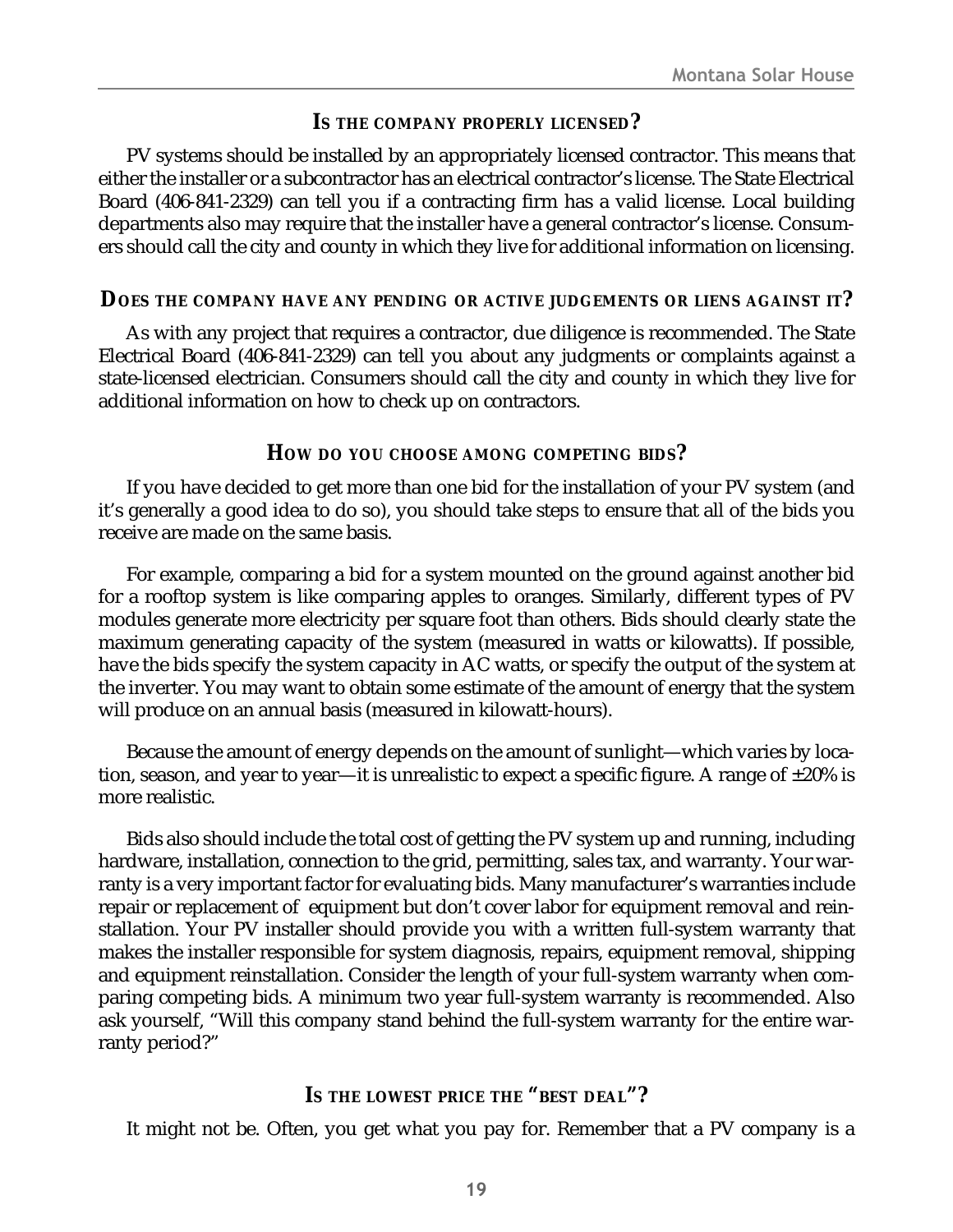<span id="page-19-0"></span>business just like any other, with overhead and operating expenses that must be covered. It's always possible that a low price could be a sign of inexperience. Companies that plan to stay in business must charge enough for their products and services to cover their costs, plus a fair profit margin. Therefore, price should not be your only consideration.

#### **WHAT ABOUT PERMITS?**

If you live in a community in which a homeowners association requires approval for a solar system, you or your PV installer may need to submit your plans. Gain approval from your homeowners association before you begin installing your PV system. Under Montana law, you have the right to install a solar system on your home. Most likely, you will need to obtain permits from your city or county building department.

You will probably need a building permit, an electrical permit, or both before installing a PV system. Typically, your PV installer will take care of this, rolling the price of the permits into the overall system price. However, in some cases, your PV installer may not know how much time or money will be involved in "pulling" a permit. If so, this task may be priced on a time-and-materials basis, particularly if additional drawings or calculations must be provided to the permitting agency. In any case, make sure the permitting costs and responsibilities are addressed at the start with your PV installer.

Code requirements for PV systems vary somewhat from one jurisdiction to the next, but most requirements are based on the National Electrical Code (NEC). The NEC has a special section, Article 690, that carefully spells out requirements for designing and installing safe, reliable, code-compliant PV systems. Because most local requirements are based on the NEC, your building inspector is likely to rely on Article 690 for guidance in determining whether your PV system has been properly designed and installed.

If you are among the first people in your community to install a grid-connected PV system, your local building department may not have approved one of these systems. If this is the case, you and your PV installer can speed the process by working closely and cooperatively with your local building officials to help educate them about the technology and its characteristics.

#### **WHAT ABOUT INSURANCE?**

If you interconnect your PV system to the utility grid, your electric utility will require you to enter into an interconnection agreement, described more fully in the next section.

Usually, these agreements set forth minimum insurance requirements that you must keep in force. If you are buying a PV system for your home, your standard homeowner's insurance policy is usually adequate to meet the utility's requirements.

Connecting your PV system to the utility grid will require you to enter into an interconnection agreement and a purchase and sale agreement. Montana Public Service Commission regulations and federal law require utilities to supply you with an interconnection agreement.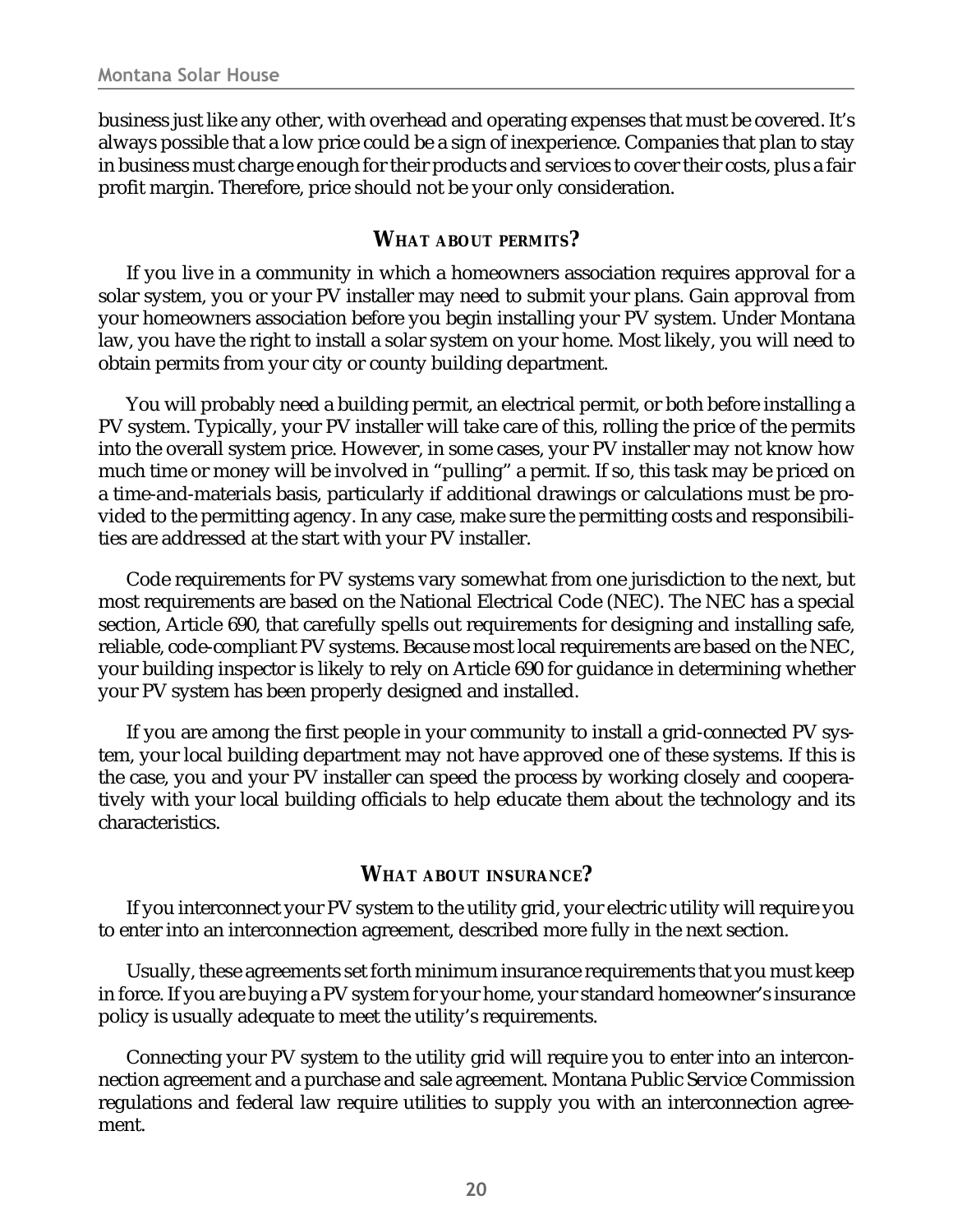<span id="page-20-0"></span>The interconnection agreement specifies the terms and conditions under which your system will be connected to the utility grid. These will include your obligation to obtain permits and insurance, maintain the system in good working order, and operate it safely.

The purchase and sale agreement specifies the metering arrangements, the payment for any excess generation, and any other related issues. The language in these contracts should be simple, straightforward, and easy to understand. If you are unclear about your obligations under these agreements, you should contact the utility or your electrical service installer for clarification.

National standards for utility interconnection of PV systems are quickly being adopted by many local utilities. The most important of these standards focuses on inverters. Traditionally, inverters simply converted the DC electricity generated by PV modules into the AC electricity used in our homes. More recently, inverters have evolved into remarkably sophisticated devices to manage and condition power.

Many new inverters contain all the protective relays, disconnects, and other components necessary to meet the most stringent national standards. Two of these standards are particularly relevant:

- Institute of Electrical and Electronic Engineers, P929: Recommended Practice for Utility Interface of. 13 Photovoltaic Systems. Institute of Electrical and Electronic Engineers, Inc., New York, NY (1988, with revision being finalized in 1999).
- Underwriters Laboratories, UL Subject 1741: Standard for Static Inverters and Charge Controllers for Use in Photovoltaic Power Systems. Underwriters Laboratories, Inc., Northbrook, IL (1999).

You don't need to fully understand these standards, but your PV installer and utility should. It is your obligation to ensure that your PV installer uses equipment that complies with the relevant standards, so be sure to discuss this issue.

#### How do I get a net-metering agreement?

Net metering allows eligible customers with PV systems to connect to the grid with their existing single meter. Almost all standard utility meters are able to measure the flow of energy in either direction. The meter spins forward when electricity is flowing from the utility into the building and spins backward when power is flowing from the building to the utility.

Net metering customers are billed monthly for the "net" energy consumed. If the customer's net consumption is negative in any month (i.e., the PV system produces more energy than the customer uses), the balance is credited to subsequent months.

Net metering allows customers to get more value from the energy they generate. Net metering simplifies both the metering process (by eliminating the need for a second meter) and the accounting process (by eliminating the need for monthly payments from your utility).

In 1999, the Montana Legislature adopted legislation (SB 409) requiring all investor-owned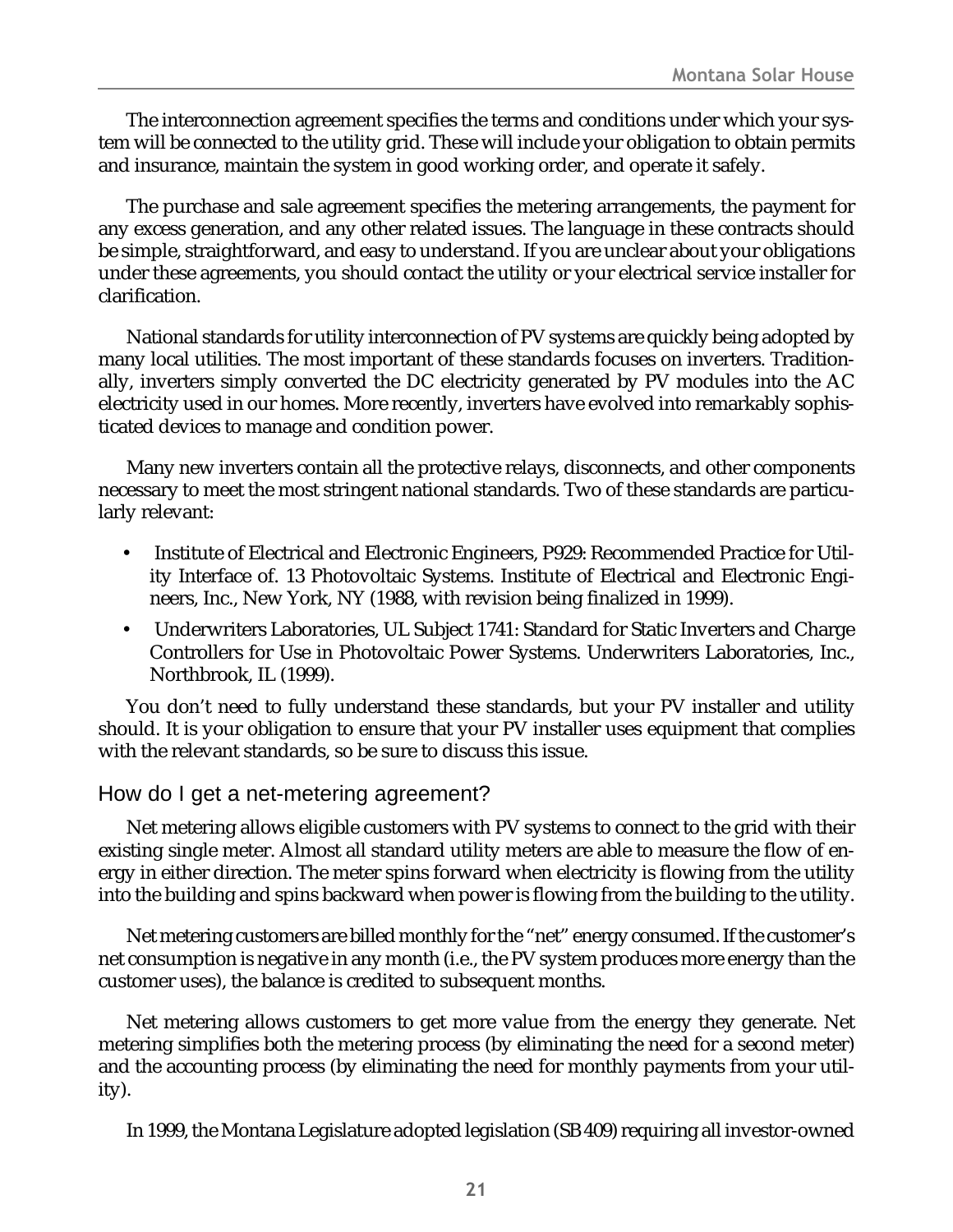<span id="page-21-0"></span>utilities in the state to offer net metering to customers with solar, wind, and hydroelectric systems of 50 kilowatts or less. All classes of customers are eligible to receive net metering and there is no statewide limit.

Customers can apply the credit for electricity generated from their system to the following month. Montana has an annual billing period. On January 1, April 1, July 1, or October 1 of each year, as designated by the customer-generator as the beginning date of a 12-month billing period, any remaining unused kilowatt-hour credit accumulated during the previous 12 months must be granted to the electricity supplier, without any compensation to the customer-generator.

Under the federal Public Utility Regulatory Policies Act (PURPA), utilities must allow you to interconnect your PV system, and they must also buy any excess electricity you generate (beyond what you use in your home or business). If your utility does not offer net metering, it will probably require you to use two meters: one to measure the flow of electricity into the building, the other to measure the flow of electricity out of the building. If net metering is not available, the utility will only pay you a wholesale rate for your excess electricity.

In this case, you will have a strong incentive to use all the electricity you generate so that it offsets electricity you would otherwise have to purchase at the retail rate. This may be a factor in how you optimize your system size, because you may want to limit the excess electricity you generate. This "dual metering" arrangement is the norm for industrial customers who generate their own power.

#### **WHAT ABOUT UTILITY AND INSPECTION SIGN-OFF?**

After your new PV system is installed, it must be inspected and signed off by the local permitting agency (usually a building or electrical inspector) and most likely by the electric utility with which you entered into an interconnection agreement. Inspectors may possibly require your PV installer to make corrections, but don't be alarmed—this is fairly common in the construction business.

#### **WHAT ABOUT WARRANTIES?**

Warranties are key to ensuring that your PV system will be repaired if something should malfunction during the warranty period. A warranty should cover all parts and labor, including the cost of removing any defective component, shipping it to the manufacturer, and reinstalling the component after it is repaired or replaced. Your PV installer's full-system warranty should supercede any other warranty limitations.

In other words, even if the manufacturer's own warranty on a particular component is less than two years, the PV installer should still provide you with a two-year warranty. Similarly, even if the manufacturer's warranty is a limited warranty that does not include the cost of removing, shipping, and reinstalling defective components, the PV installer should cover these costs. Note that the warranties on PV modules themselves will range from 5 to 25 years.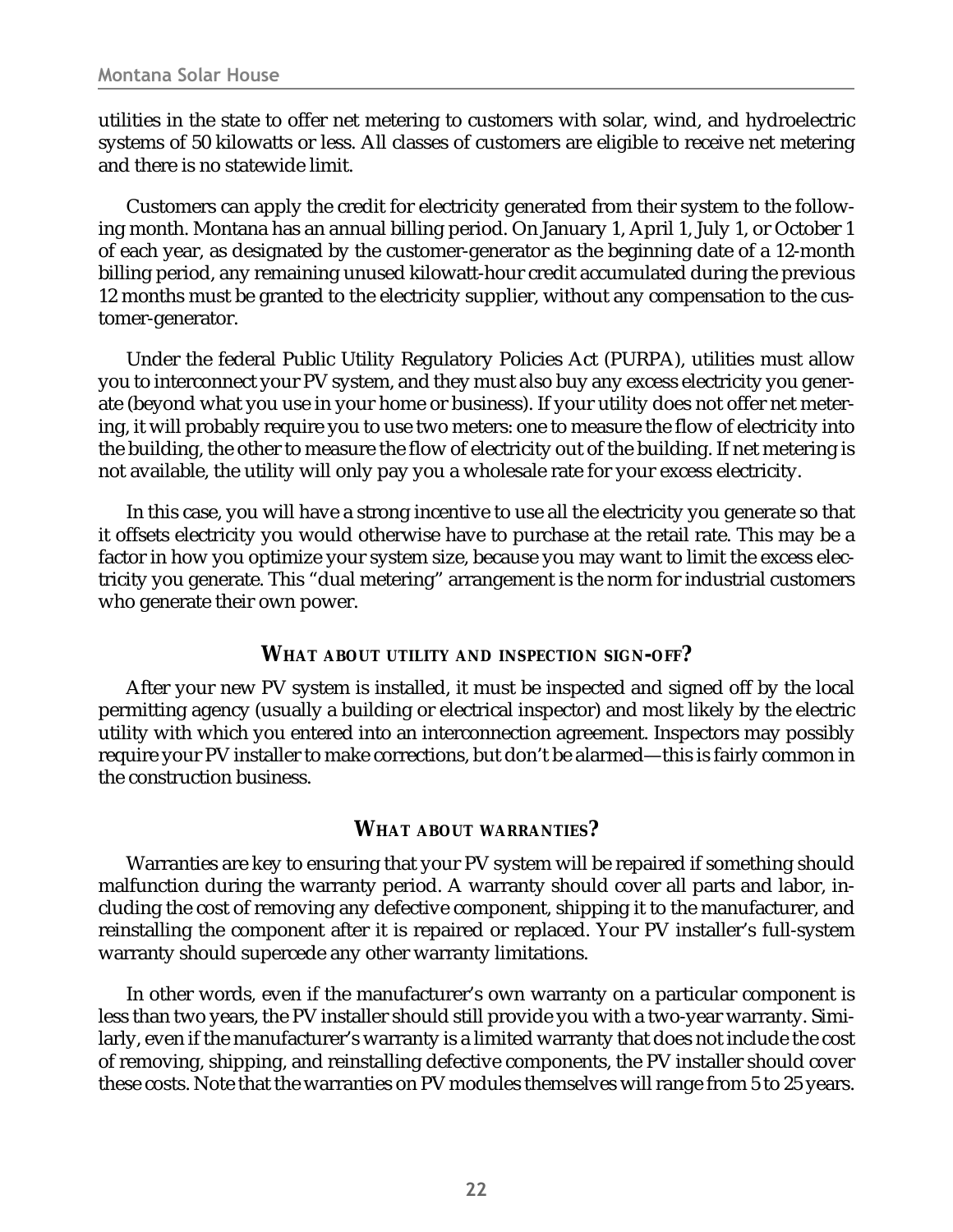<span id="page-22-0"></span>Be sure you know who is responsible for honoring the various warranties associated with your system—the installer, the dealer, or the manufacturer. The vendor should disclose the warranty responsibility of each party. Know the financial arrangements, such as contractor's bonds, that assure the warranty will be honored. Remember, a warranty does not guarantee that the company will remain in business. Get a clear understanding of whom you should contact if there is a problem. To avoid any later misunderstandings, be sure to read the warranty carefully and review the terms and conditions with your retailer.

#### **WHAT ABOUT SYSTEM OPERATION AND MAINTENANCE?**

Make sure that you have all the owner's manuals for your system components, and before your PV installer leaves once the system is installed, be sure that he or she walks you through the PV system and inverter manuals. You will save yourself (and your installer) headaches down the line if you are familiar with your system and where to look for information.

Unless you have batteries, there are normally not any periodic maintenance needs for a grid-tied system, but a basic understanding of the system will serve you well in the event that there are any problems.

Before accepting the completed installation, make sure you understand the controls and any maintenance requirements. This includes learning:

- o Where not to touch
- o How to read the current status of the system
- o How much energy is being produced
- o What is the charge in the batteries
- o What maintenance is required for the batteries
- o What to do in case of a utility power disruption
- o How to disconnect the system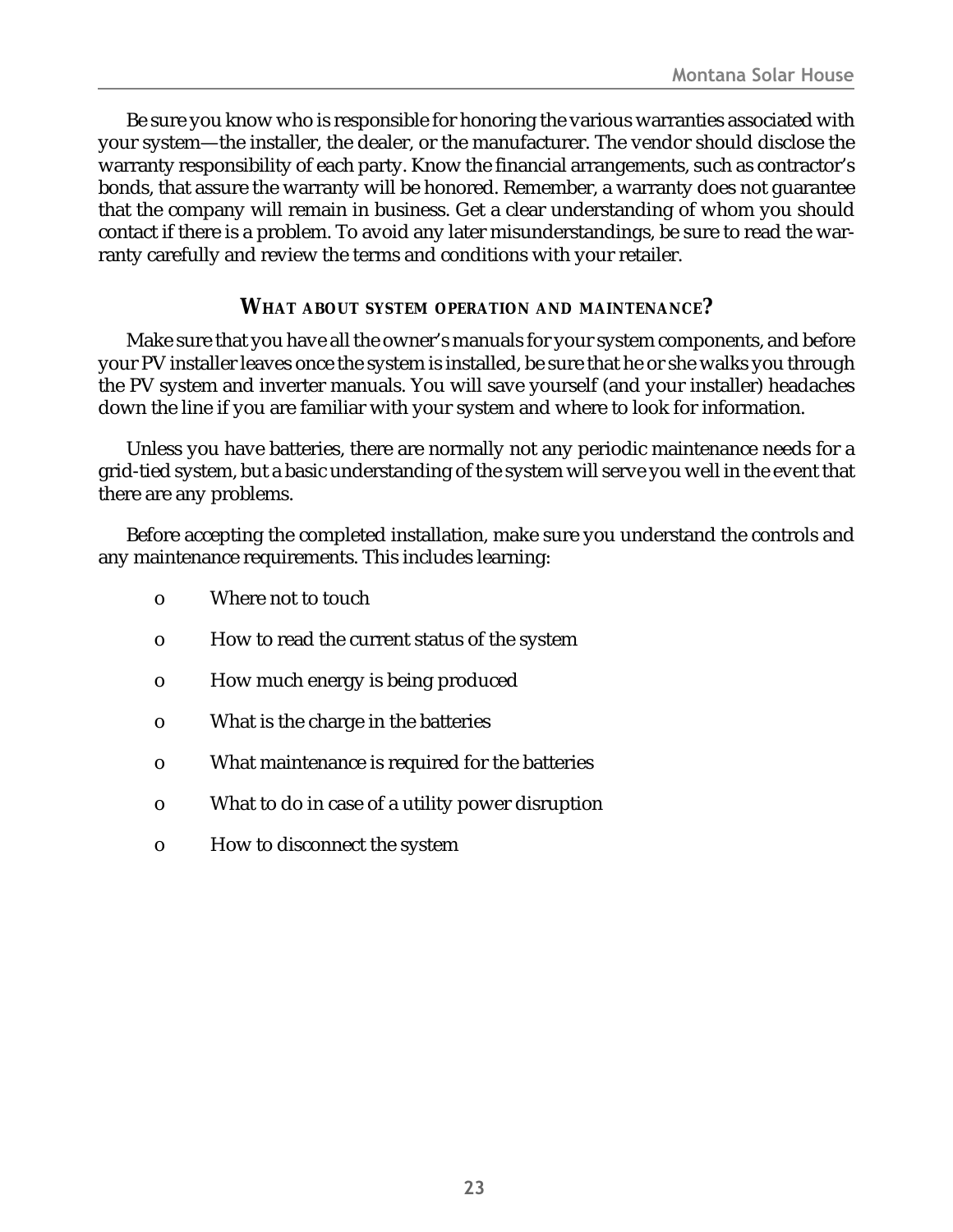<span id="page-23-0"></span>

# **Solar Water Heating**

#### **Introduction**

Solar water heating is a technology every homeowner can use to save on utility bills. Did you know that the average person uses between 15 and 20 gallons of hot water a day? At 6-7 cents per kilowatt hour for electricity, an average family of four spends between \$300 and \$400 a year to heat water. That figure probably will continue to rise each year as the cost for energy rises. You can cut your hot water costs by half with a properly sized solar water heater.

A solar water heater uses the sun's energy, rather than electricity or gas, to heat water, thus reducing your monthly utility bill. When installed properly, solar water heaters are more economical over the life of the system than heating water with electricity, but likely not as economical as heating water with natural gas or propane.

Most solar heating systems use the "greenhouse effect" to collect the sun's energy. Sunlight is transmit-

# **Conservation First**

Before investing in any solar energy system, it is important to take steps to make the existing hot water system as efficient as possible. Simple conservation steps can reduce the amount of hot water required and make the conventional equipment operate more efficiently. Good first steps are:

- 1) install low-flow showerheads or flow restrictors in the showerheads and faucets;
- 2) insulate your current water heater and any hot water pipes that pass through unheated areas; and
- 3) if you don't have a dishwasher, or your dishwasher is equipped with its own automatic water heater, lower the thermostat on your household water heater to 120°F.

ted through the collector glazing and absorbed by the materials behind the glazing. The thermal energy reradiated by these materials will not pass back out through the glass. The heat collected in a car with closed windows on a sunny day is an example of the greenhouse effect.

In addition to collectors, solar water heating systems also consist of storage tanks, piping and, usually electric pumps and controls.

While most commercially available solar water heaters use a second well-insulated storage tank, a few systems can use existing hot water tanks. Many systems use converted electric water heater tanks or plumb the solar storage tank in series with the conventional water heater. In this arrangement, the solar water heater preheats water before it enters the conventional water heater.

Solar water heating systems are seldom designed to provide 100 percent of a home's hot water demand. A system providing 50 percent to 60 percent of the demand may prove most cost effective in Montana.Savings from solar water heating systems depend on water usage, system size, system design and local climate. Perhaps the single greatest factor determining monetary savings is the cost of the fuel being displaced.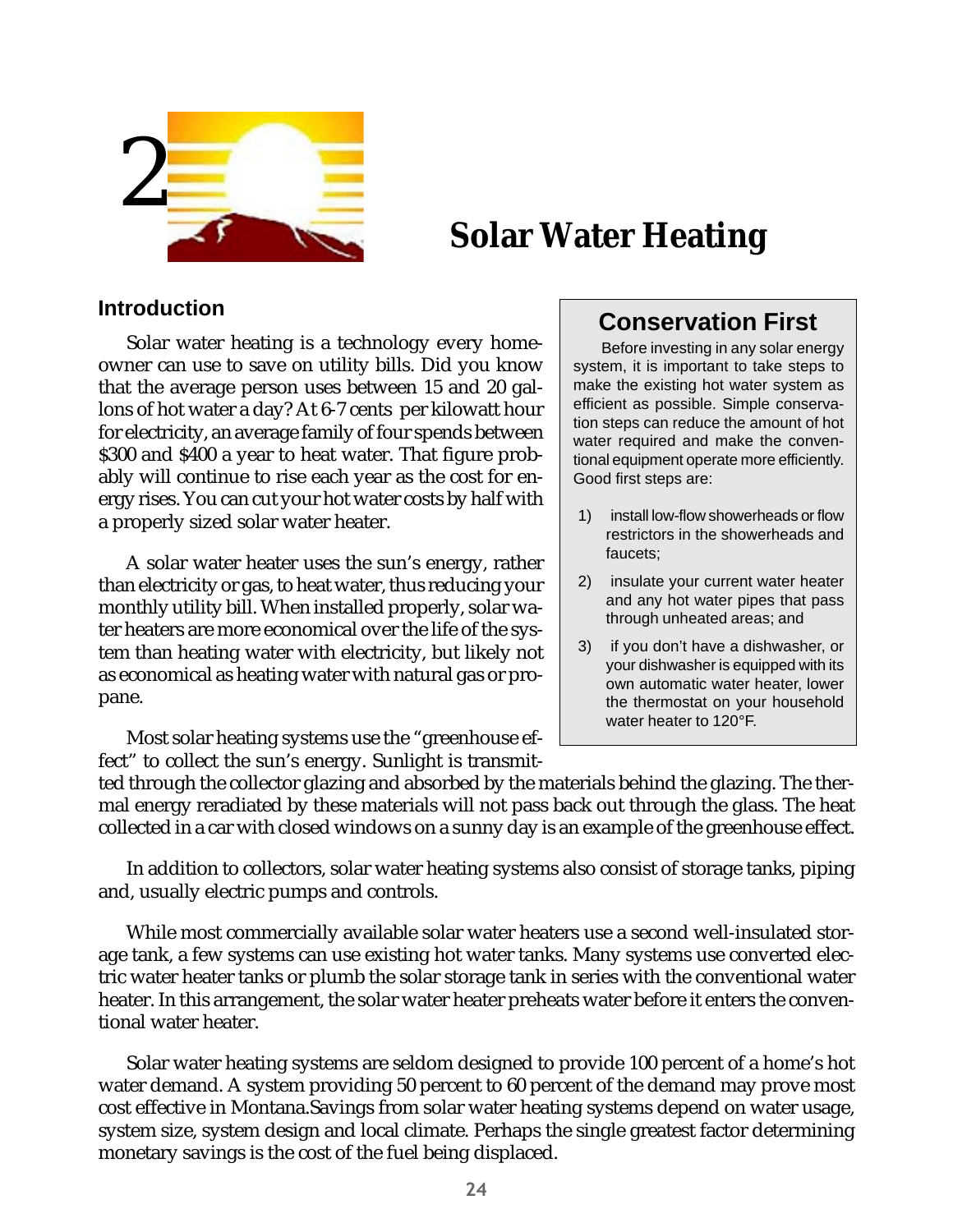<span id="page-24-0"></span>

Solar collectors heat a fluid, either air or liquid. This fluid then is used to heat—directly or indirectly—the following.

- Water for household use
- Indoor spaces
- Water for swimming pools
- Water or air for commercial use
- Air to regenerate desiccant (drying) material in a desiccant cooling system.

## **Types of Solar Water Heaters**

Solar water heaters can be classified as active or passive, direct or indirect. An active system uses electric pumps, valves and controllers to circulate water or other heat-transfer fluids through the collectors; a passive system relies on natural convection for fluid circulation.

The amount of hot water a solar water heater produces depends on the type and size of the system, the amount of sun available at the site, proper installation, and the tilt angle and orientation of the collectors. Passive systems are feasible in warmer climates or for three season operation, but are generally not feasible for year-round operation in Montana.

A direct system circulates household (potable) water through the collector loop. Direct water heating systems should not be used where the water is extremely hard or acidic to avoid scale deposits or corrosion. An indirect (closed-loop) system uses a heat-transfer fluid (water or diluted antifreeze for example) to collect heat and a heat exchanger to transfer the heat to household water.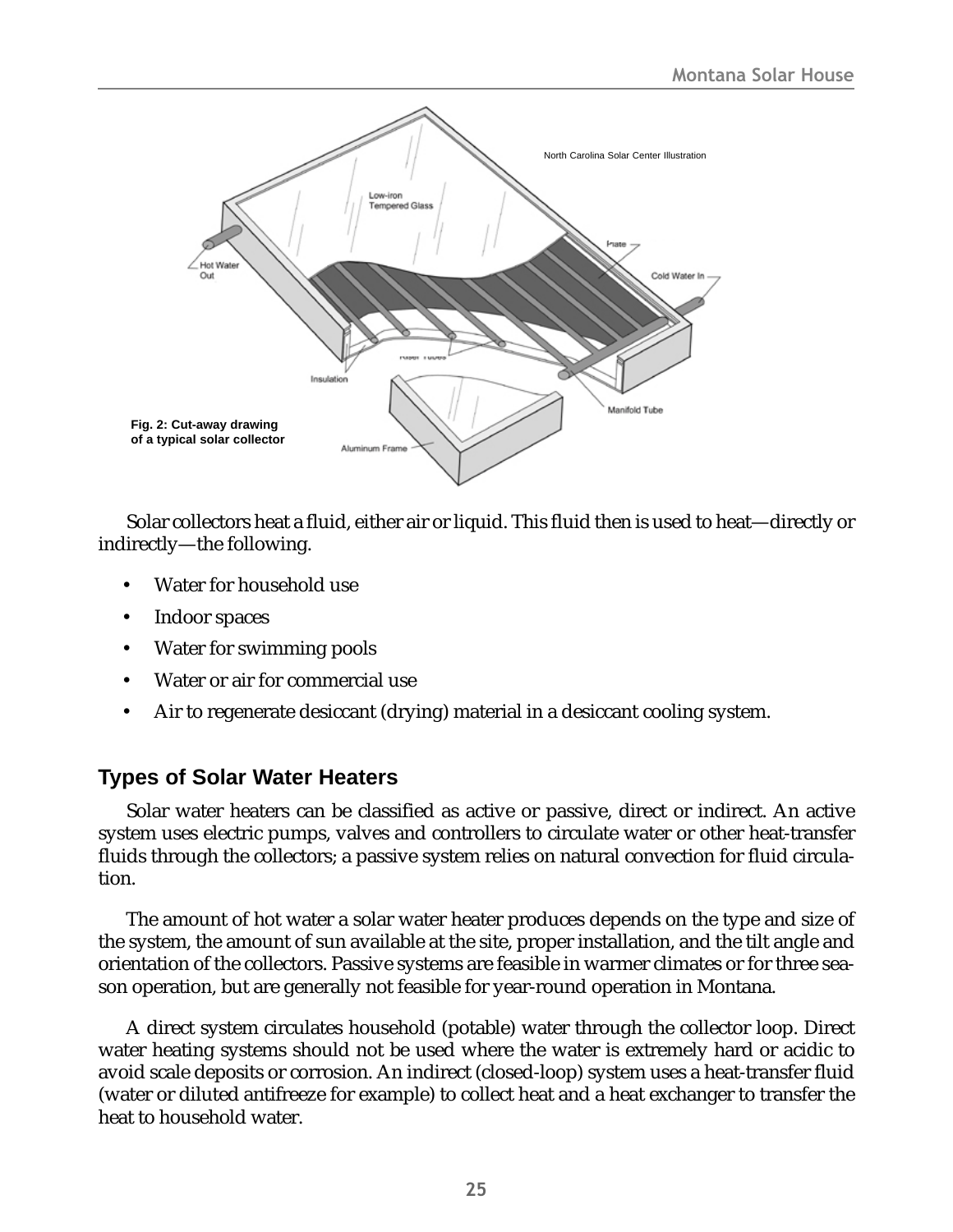<span id="page-25-0"></span>Three types of solar systems are most often used: direct circulation, integral collector storage (ICS), and thermosiphon. The direct circulation system circulates potable water from the water storage tank through one or more collectors and back into the tank.

The solar collector is the main component of the solar system *([Figure 2](#page-24-0)).* It is usually a metal box with insulation and a black absorber plate that collects solar radiation and heats the water. The circulating pump is regulated by either an electronic controller, a common appliance timer, or a photovoltaic (PV) panel.

In integral collector storage systems, the solar water storage system is built into the collector. The potable water in the collector unit is heated by the sun and delivered by city or well water pressure to an auxiliary tank (which contains non-solar backup heating) or directly to the point of use.

A thermosiphon solar water heating system *(Figure 3)* has a tank mounted above the collector (normally on the roof) to provide a natural gravity flow of water. Hot water rises through piping in the collector, which is mounted below the tank; heavier cold water sinks to the lowest point in the system (the collector), displacing the lighter hot water which rises to the tank.

The ICS and thermosiphon systems are simple since they use no pumps or controllers and water always flows through the collector.



**Fig. 3: Thermosiphoning solar water system**

#### **Direct circulation solar systems**

As sunshine strikes the collector, the water inside it is heated. If the circulating pump is regulated by a PV panel, the pump starts turning as the PV panel is activated by the same sunshine. This direct current (DC) motor pump moves water from the tank through the collector and back to the tank. As the sun's intensity changes throughout the day, the circulating pump also changes its speed accordingly. By the end of the day, the water in the tank has been circulated many times through the collector and has been heated to usable hot water temperatures.

If the circulating pump is regulated by an electronic differential controller, a sensor at the outlet of the collector and a sensor at the bottom of the tank activate the circulating pump when the water in the collector is about 15-200° F warmer than the water at the bottom of the tank. The pump then circulates water from the collector and the tank. This process continues as long as the water temperature at the collector outlet is about 50° F higher than that in the bottom of the tank. If the temperature difference decreases further, the controller automatically shuts off the pump.

Common appliance timers also may control system operation. The timer is set to operate during a period of the day when solar radiation is available to heat the potable water. It is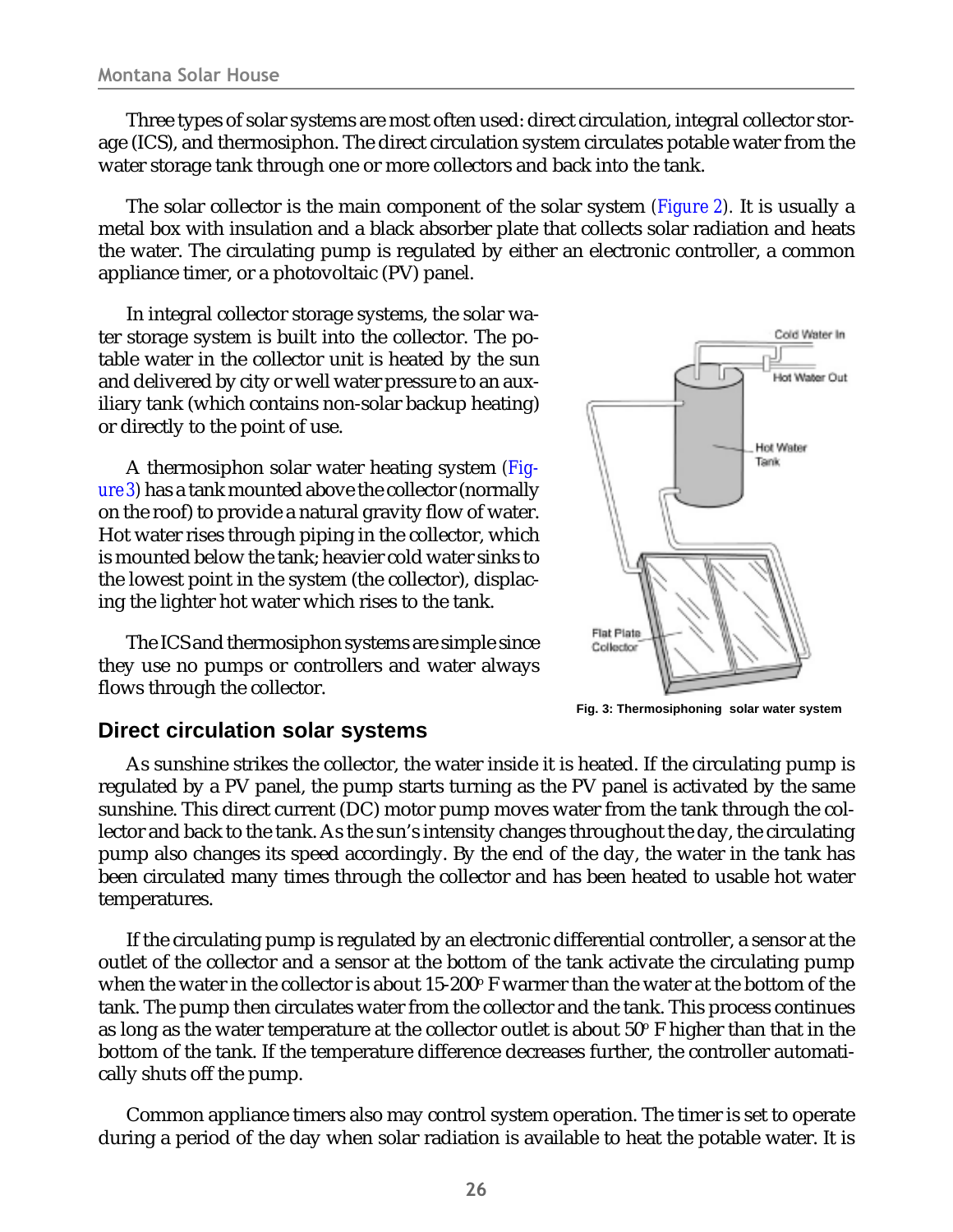#### <span id="page-26-0"></span>**Where Does the Hot Water Go?**

The major uses of hot water in your home are among the major opportunities to save energy in your home. You can get an idea of how much money you're spending on hot water by looking at utility bills for the months when neither heating nor air conditioning are used much.



#### **Sizing a solar system**

important that the timers used in these systems incorporate battery backup in the event of power failures. In order to avoid loss of energy from the tank during overcast days, the collector feed and return lines are both connected at the bottom of the storage tank. During normal operation, natural stratification allows the warmer water to rise to the top part of the tank. During periods of insufficient sunshine or high hot water demand, a backup electrical element in the storage tank heats the water.

The check valve prevents heat loss when the circulating pump is off. The circulating pump consumes only a small amount of electricity—around \$5 to \$10 worth per year—or in the case of PV, none.

For a home with a dishwasher and an automatic clothes washer, a rough rule of thumb is 10 square feet of collector area, per person, and 20 gallons of water storage, per person. Thus, for a family of four, 40 square feet of collector and a total tank storage of 80 gallons are typical. It must be noted that ICS and thermosiphon systems will include two tanks, the solar system tank as well as the auxiliary tank. Families can also purchase a solar-assisted system that uses a 20- to 26-square-foot collector that is retrofitted to their existing 40- or 52-gallon water heater.

Due to the reduced storage tank capacity and smaller collector size, these systems will only provide 50 percent to 60 percent of the hot water used. The installed price will of course be lower since the existing tank and smaller collector are used.

## **Expected savings**

Monthly savings will depend on the amount of hot water used, storage tank size and type and price of fuel used for backup water heating. For a family of four, the typical hot water usage is 70 gallons per day, thus using 3990 kilowatt-hours per year to heat the water electrically, or \$399 per year worth of electricity at 10¢ per kilowatt hour.

A solar water heater should save between 50 percent and 85 percent of the hot water portion of the monthly utility bill, or \$200 to \$300 per year for a family of four, if the backup element is kept at 120° F.

A solar water heater can save even more if the user turns off the backup and relies solely on the sun for hot water. During summer months, when hot water demands are lower and the sun shines longer, most solar owners turn off the backup element circuit breaker, or switch. As electricity and other fuel prices go up, solar savings will increase accordingly.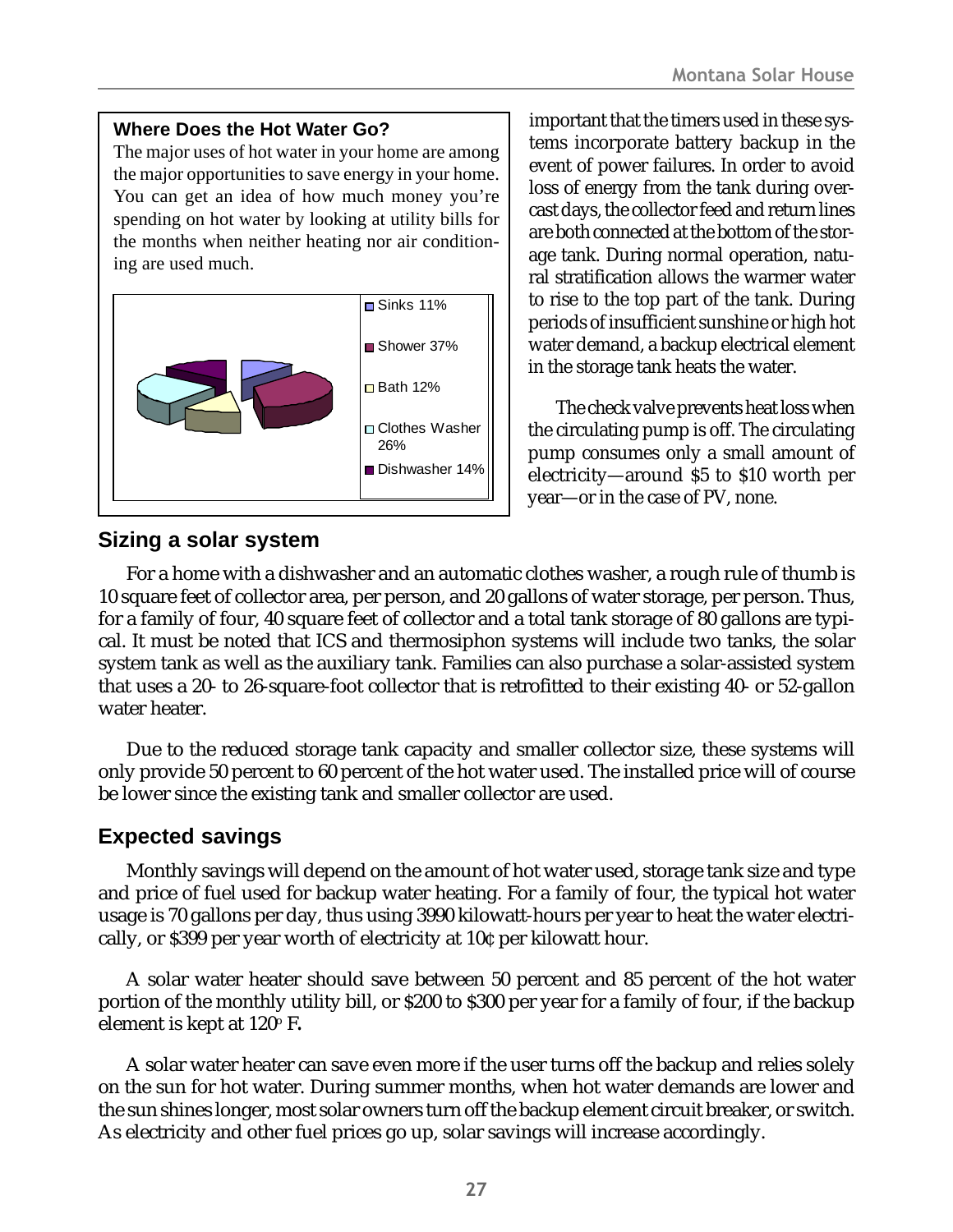#### <span id="page-27-0"></span>**Installation**

Solar water heaters are always installed with a backup heating system in the storage tank to ensure that hot water is available at all times.

However, to maximize solar utilization and savings, the owner should try to use the most hot water in the late morning and early afternoon when the solar system is operating at its peak due to the available sunshine. Also, the solar system will be more effective if the use of hot water is spread more evenly over the week. For example, if you use hot water for laundry, instead of washing seven loads of clothes in a single day, wash one load each day. This will reduce the amount of backup energy required for your solar system.

## **Solar water heater costs**

An installed solar water heating system can cost anywhere from \$2,500 to \$4,500 in Montana. Why the large range? System cost depends upon certain variables, such as following:

- Size of family to be served
- Size and type of solar system
- Type of financing available
- Type of roof on which the collector is to be installed
- Amount of possible utility rebate incentive
- Building code requirements
- Professional versus do-it-yourself installation.

Solar water heating is economically competitive with electrical and propane heating. It also competitive with dedicated heat pumps and heat recovery units, depending upon individual situation.

## **Solar collectors**

There are basically two types of solar collectors available for solar water heating. The first is referred to as a flat-plate glazed solar collector. The second is the integral collector storage (ICS) collector. Both collectors are mounted in a fixed position throughout the year and do not track the sun as do some collectors that are used primarily for high-temperature applications.

A basic flat-plate collector consists of a metal enclosure, an absorber plate and flow tubes, insulation, and a glass covering. Flat-plate collectors can be 2 to 4 feet wide, 5 to 12 feet long, and 4 inches thick. The absorber takes in the sun's energy, which is then transferred to the water flowing through the tubes attached to the absorber.

An ICS collector consists of large tubes, often 4 inches in diameter, in which potable water is both heated and stored in a combined heat storage and collection unit. As with the flatplate collector, the ICS unit also consists of a metal enclosure, insulation, and a glass covering. ICS units are available in sizes ranging from 30 to 50 gallons, and can range from 4 feet in width to 8 feet in length to 10 inches in depth.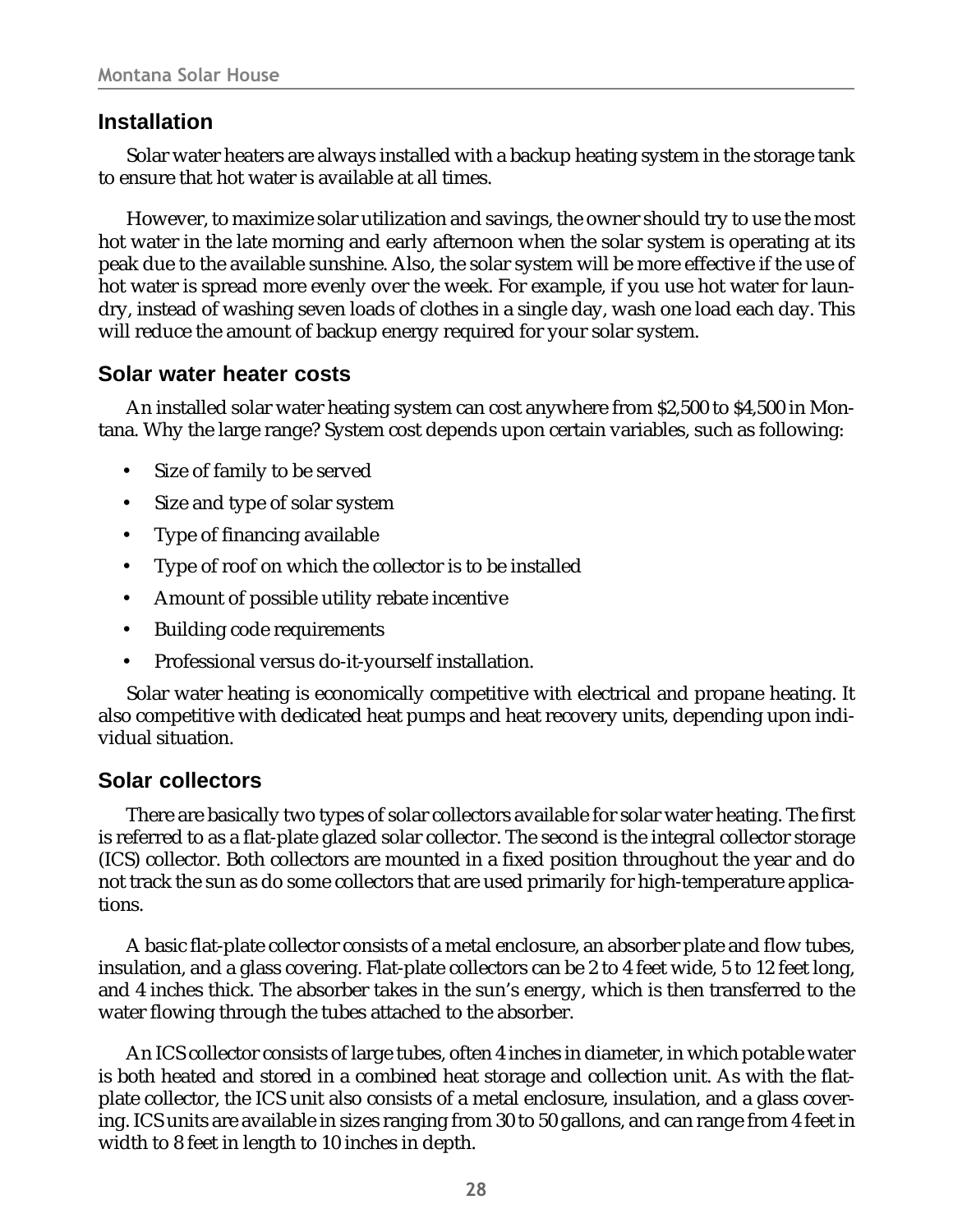<span id="page-28-0"></span>To reduce heat losses, all flat-plate and ICS collectors generally have insulation behind the absorber plate and a glass cover on the front, facing the sun. The best cover material is tempered glass of low iron content. Some edge insulation inside the enclosure box is also necessary. The absorber plate is made of copper and is coated with a black chrome or nickel material called a selective surface. This surface greatly enhances the collector's ability to capture and retain solar energy. Some manufacturers also use black paint as an absorber coating.

To be safe, you should buy a collector tested and certified by the Florida Solar Energy Center. A document entitled Thermal Performance Ratings, available from the FSEC Public Information office, contains the performance rating for each solar collector certified the Center. The document also provides an approximate efficiency-per-dollar comparison method you can use as a guide for rejecting inefficient or overly expensive collectors.

#### **Orienting the solar collector**

Collectors should be mounted on an unshaded area of a south-facing roof. They can face up to 45 degrees east or west of south without a significant decrease in performance.

For all shingle roofs that generally have pitches greater than 3 in 12 (i.e., 14 degrees), collectors should be mounted parallel to the roof. Collectors mounted in this manner are more aesthetically pleasing. However, for flat or very low-sloping roofs, collectors should be tilted at an angle (to the horizontal) that is approximately equal in degrees to the local latitude. Montana latitudes range between 45º in Alzada and 49º Sweetgrass. Since the sun is lower on the horizon during the winter months, tilting the collector at an angle up to  $15^{\circ}$ greater than latitude will increase winter performance, which is desirable in most cases.

## **Buying a solar system**

Firms installing solar water heaters are listed in the telephone book or advertised in local papers. You'll find a list of Montana solar dealers in [Appendix A.](#page-33-0) Compare price, efficiency, service options, dealer reputation and warranties.

Ask the solar dealer for a list of previous customers, and talk to them. Ask the owners about performance. Does the system provide sufficient hot water? Was it affected by last winter's freeze? Inquire whether service has been necessary and if it was satisfactory. Ask about the warranty offered and read it carefully. A reputable dealer/installer will normally repair or replace a system component that malfunctions in the first year if the problem is caused by faulty materials, workmanship or installation.

The quality of installation can radically affect the reliable operation of a solar system. Installers should be licensed to install solar water heating systems.

## **Freeze protection**

In some cases, thermosiphon systems also incorporate a heat exchanger in their design, which makes the thermosiphon design quite suitable for colder climates.

Two other types of freeze protection methods—automatic draindown and drainback systems—are used extensively in the northern United States. Draindown systems *([Figure 4\)](#page-29-0)* nor-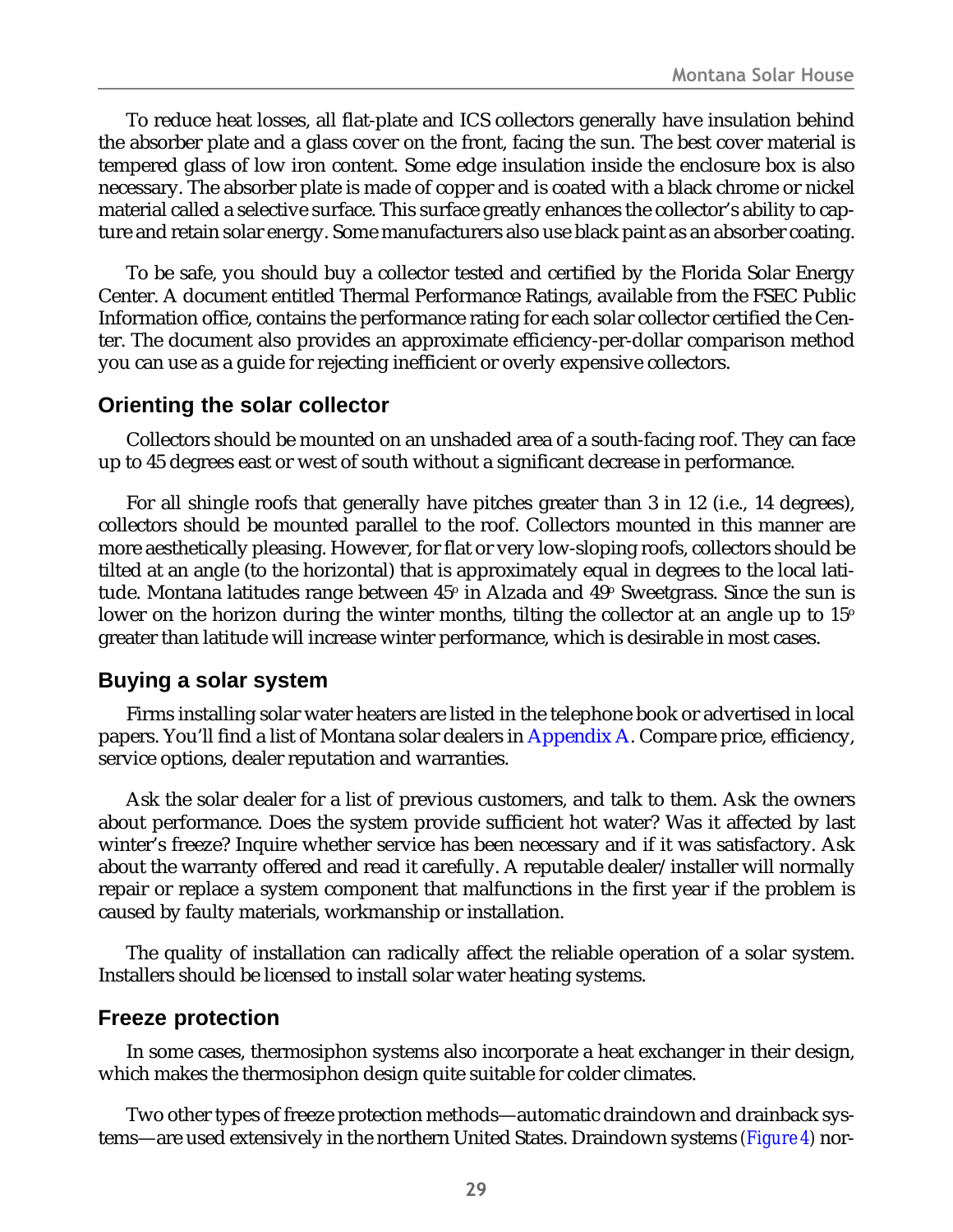<span id="page-29-0"></span>

**Fig. 4: Draindown solar water system.**

mally use electrically operated pumps that automatically drain the water from the collector during freezing temperatures. In drainback systems *(Figure 5)*, the collector is automatically drained whenever the circulating pump stops.

With careful design and installation, both draindown and drainback systems can be fail-safe and cost effective.

#### **Reliability**

Properly designed and installed systems with glass-covered collectors should perform well for more than 20 years. Controllers, like other electronic devices,

may require servicing during the life of the system, and the pump and hot water tank may have to be replaced after 10 years.

Since conventional water heaters have the same expected lifetime, water tank replacement costs are not regarded as unique to solar energy systems.



**Fig. 5: Drainback solar water system.**

Normal maintenance consists of checking pipe insulation, roof penetrations and collector mounting,

pump operation and tank flushing. The latter is also recommended for conventional water heating systems, as is periodic replacement of the water heater sacrificial anode rod.

Many installation firms provide yearly maintenance checkups of their solar systems similar to annual air-conditioning system maintenance programs. These can be beneficial in extending the life of the system and ensuring optimum performance.

It is important to request that the installer put an indicator on your solar system showing that the system is working. It can be as simple as a small light that comes on when the system is operating.



**Fig. 6: Breadbox batch solar water heater.**

Several inexpensive, "low-tech" solar collectors with specific functions are also available commercially. Batch heaters *(Figure 6)* are simple, effective solar water heaters; solar box cookers are used for cooking and for purifying water; and solar stills produce inexpensive distilled water from virtually any water source.

Solar box cookers are inexpensive to buy and easy to build and use. They consist of a roomy, insulated box lined with reflective material, covered with glaz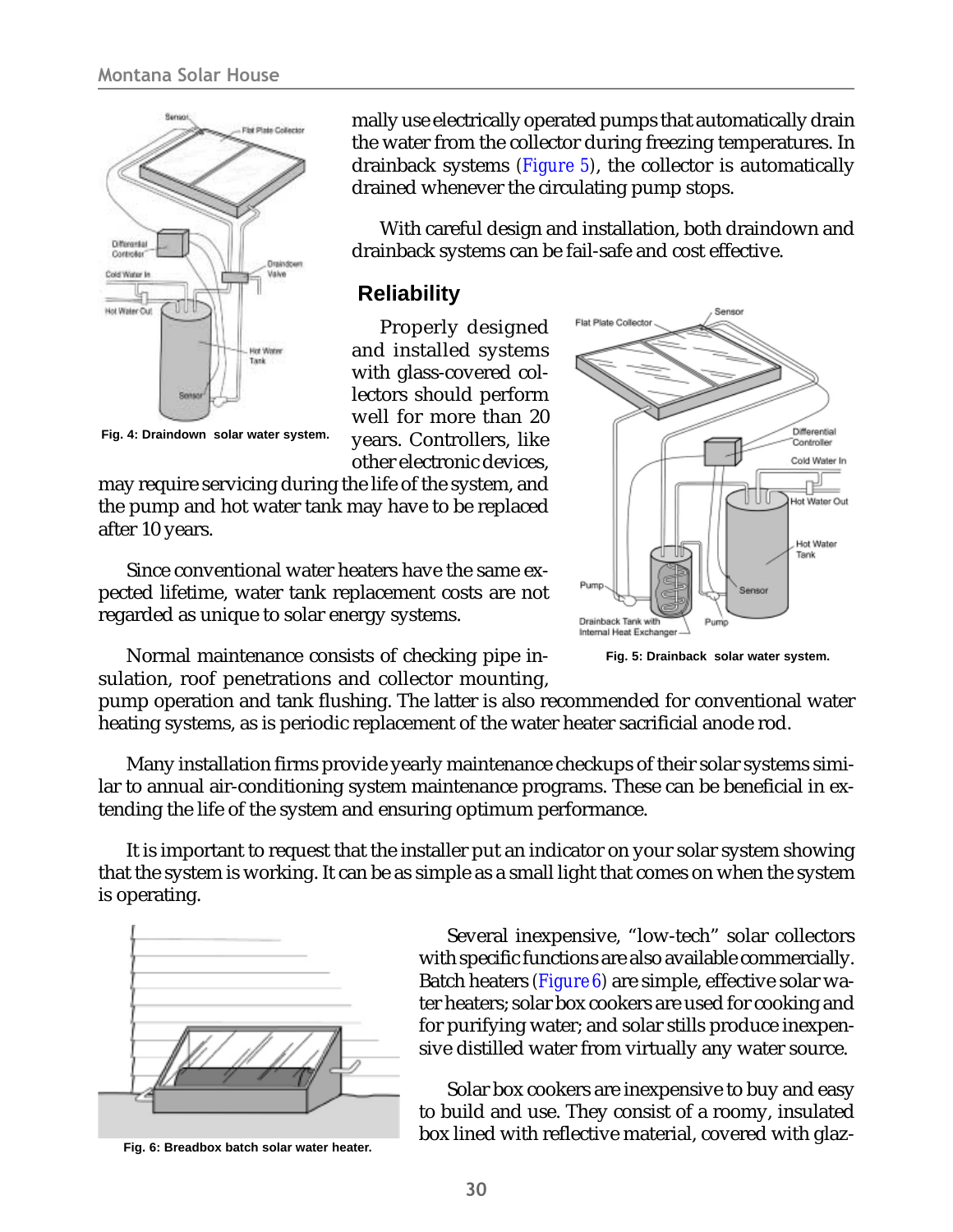<span id="page-30-0"></span>ing, and fitted with an external reflector. Black cooking pots serve as absorbers, heating up more quickly than shiny aluminum or stainless steel cookware. Box cookers can also be used to kill bacteria in water if the temperature can reach the boiling point.

Solar stills provide inexpensive distilled water from even salty or badly contaminated water. They work on the principle that water in an open container will evaporate. A solar still uses solar energy to speed up the evaporation process. The stills consist of an insulated, darkcolored container covered with glazing that is tilted so the condensing fresh water can trickle into a collection trough. A solar still, about the size of a kitchen stove, can produce two gallons of distilled water on a sunny day.

Batch heaters, also known as "breadbox" or integrated collector systems, use one or more black tanks filled with water and placed in an insulated, glazed box. Some boxes include reflectors to increase the solar radiation. Solar energy passes through the glazing and heats the water in the tanks. These devices are inexpensive solar water heaters but must be drained or protected from freezing when temperatures drop below freezing.

#### **Technological Improvements**

The efficiency of solar heating systems and collectors has improved from the early 1970s and costs have dropped somewhat. The efficiencies can be attributed to the use of low-iron, tempered glass for glazing (low-iron glass allows the transmission of more solar energy than conventional glass), improved insulation, and the development of durable selective coatings.

Also, a new solar air collector, formerly used primarily for commercial buildings, is now available for homes. Called a transpired collector, it eliminates the cost of the glazing, the metal box, and the insulation.

This collector is made of black, perforated metal. The sun heats the metal, and a fan pulls air through the holes in the metal, heating the air. For residential installations, these collectors are available in 8-foot by 2.5-foot panels capable of heating 40 cubic feet per minute of outside air. On a sunny winter day, the panel can produce temperatures up to  $50^{\circ}$  F (28  $^{\circ}$ C) higher than the outdoor air temperature. Transpired air collectors not only heat air, but also improve indoor air quality by directly preheating fresh outdoor air.

These collectors have achieved very high efficiencies—more than 70 percent in some commercial applications. Plus, because the collectors require no glazing or insulation, they are inexpensive to manufacture. All these factors make transpired air collectors a very cost-effective source of solar heat.

There are other prototype cooling systems operating today. Some use heat from solar collectors for absorption cooling. Others are being used to renew the desiccant material in desiccant cooling systems. Desiccants, such as silica gel, naturally attract moisture. They are used to reduce humidity and the resulting cooling loads in hot, humid climates.

## **System Cost and Performance**

Active system applications for space heating are rare today. This discussion will concentrate solely on hot water systems. On a national basis, the cost of commercially installed ac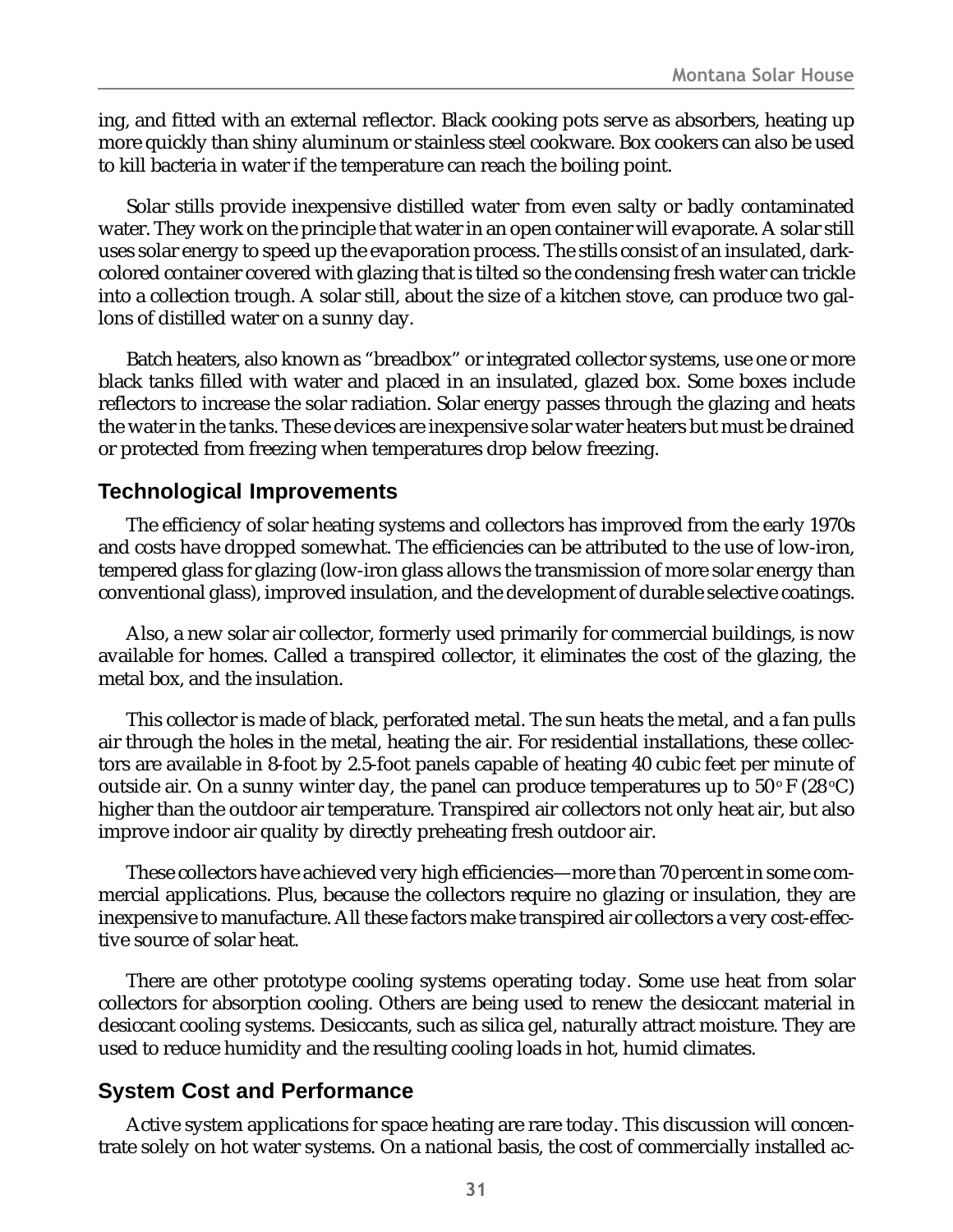<span id="page-31-0"></span>tive hot water systems adequate for families of two to five people range from \$1,700 to \$6,000. In hard freeze climates such as Montana the realistic cost range is likely to be \$3,500 to \$6,000. It is believed that as the number of systems installed increases, the installed cost will decrease somewhat. Because active systems use electricity, they will not function in a power outage, except in the case where a PV module is used to power the pump.

**Solar Rating and Certification Corporation (SRCC).** The SRCC is a non-profit organization whose primary purpose is the development and implementation of certification programs and natural ratings standards for solar energy equipment. SRCC was incorporated in 1980 as an independent third-party certification entity. The SRCC publishes a directory of certified collector and water-heating system performance and will provide computer simulated performance analysis for sites throughout the United States.

**System Performance.** Savings from solar water heating systems depend on water usage, system size, system design and local climate conditions. Perhaps the single greatest determinant of monetary savings is the cost of the fuel being displaced. Following are brief summaries of programs that have recently demonstrated the cost and performance of active solar hot water systems. In our brief research, we could not find similar information about manufactured passive (batch) hot water heaters.

#### **COLLECTOR PERFORMANCE RATINGS**

When you are shopping for solar collectors, you can compare their performance. Look for a Solar Rating & Certification Corporation (SRCC) or Florida Solar Energy Center (FSEC) sticker on the equipment you are considering to check their comparative performance ratings. For more information on SRCC's or FSEC's performance standards, contact the Energy Efficiency and Renewable Energy Clearinghouse at (800) 363-3732.

**Solar Rating and Certification Corporation (SRCC).** The SRCC is a non-profit organization whose primary purpose is the development and implementation of certification programs and natural ratings standards for solar energy equipment. SRCC was incorporated in 1980 as an independent third-party certification entity. The SRCC publishes a directory of certified collector and water-heating system performance and will provide computer simulated performance analysis for sites throughout the United States.

SRCC is a nonprofit, independent third-party organization formed by the solar industry, state energy officials, and consumer advocates to certify and rate solar water heaters. SRCC was discussed earlier in this section.

**Solar Rating & Certification Corporation (SRCC)** C/O FSEC 1679 Clearlake Road Cocoa, FL 32922-5703 (407) 638-1537 Fax: (407) 638-1010

Florida Solar Energy Center (FSEC) is an alternative energy center. The FSEC staff conducts research on a range of solar technologies, offers solar energy workshops, and distributes many free publications to the public.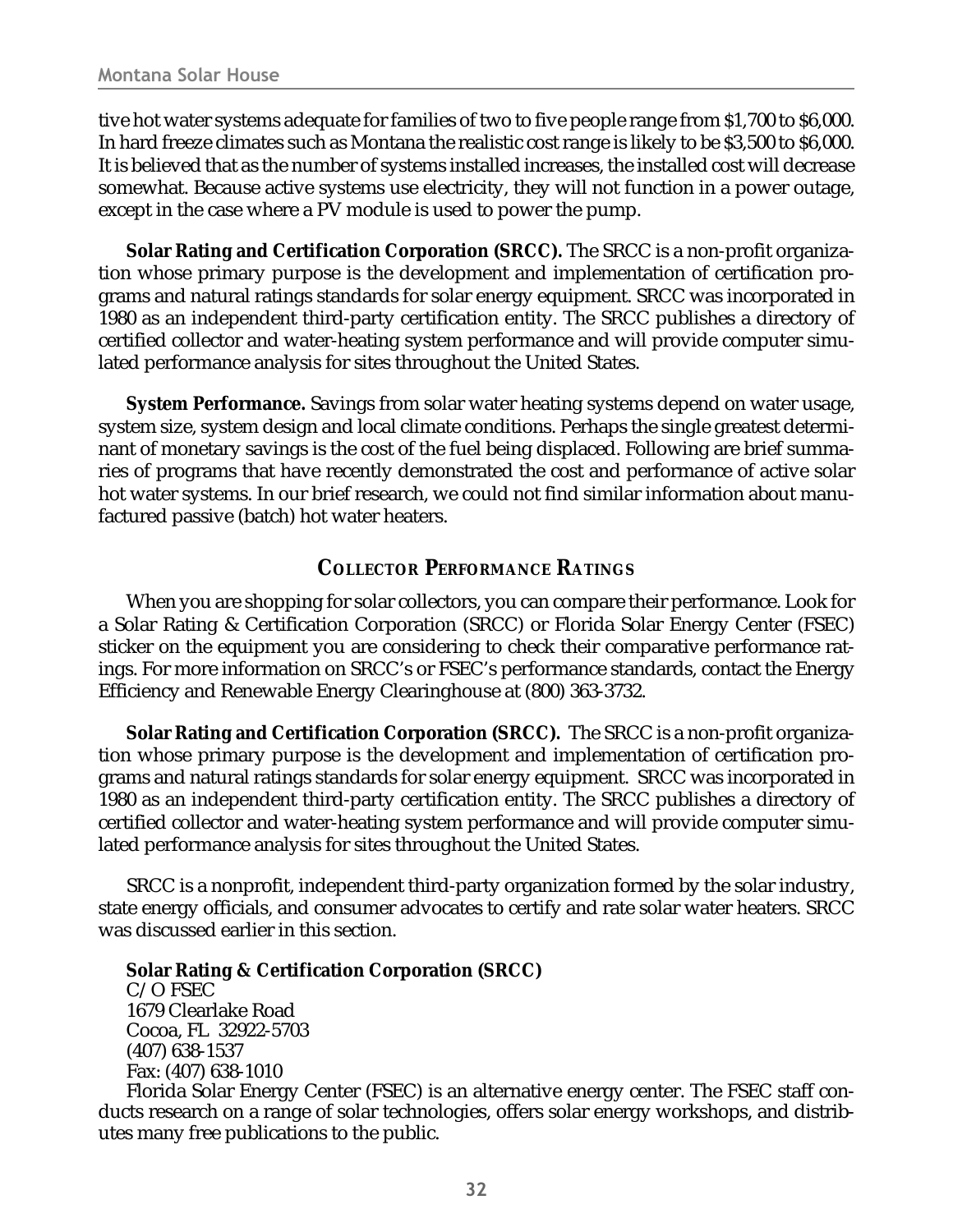## <span id="page-32-0"></span>**Reading List**

The following publications provide further information about solar collectors. The list is not exhaustive, nor does the mention of any publication constitute a recommendation or endorsement:

*Consumer Guide to Solar Energ*y, S. Sklar and K. Sheinkopf, Bonus Books, Inc., 160 East Illinois Street, Chicago, IL 60611, 1991.

*Directory of SRCC Certified Solar Collector and Water Heating System Ratings*, Solar Rating and Certification Corp., 1998.

*Home Energy Magazine*, 2124 Kittredge Street, No. 95, Berkeley, CA 94704-9942, (510) 524- 5405. Home Energy Magazine is a source of information on reducing energy consumption.

*Home Power Magazine*, P.O. Box 520, Ashland, OR 97520, (800) 707-6585 or (541) 512-0201. Written by and for people who appreciate independence from the utility grid, *Home Power* prides itself on giving its readers practical information about home-scale renewable energy technologies.

*Solar Today*, 2400 Central Avenue, Unit G-1, Boulder, CO 80301. Solar Today covers all the solar technologies, both mature and emerging, in a general interest format. Each issue includes a solar building case study.

*The Fuel Saver*s, B. Anderson, Morning Sun Press, Lafayette, CA, 1991.

*The New Solar Home Book*, B. Anderson and M. Riorden, Brick House, Amherst, NH, 1987.

To get more information on solar electric systems and solar heating systems, please contact:

National Center for Appropriate Technology Box 3838 3040 Continental Drive Butte, MT 59702 Phone: 406-494 4572 Toll-free: 1-800-275-6228 Fax : 406- 494-2905 E-mail: i[nfo@montanagreenpower.com](mailto:info@montanagreenpower.com?subject=Making Solar Work For You) Web: [www.montanagreenpower.com](http://www.montanagreenpower.com/)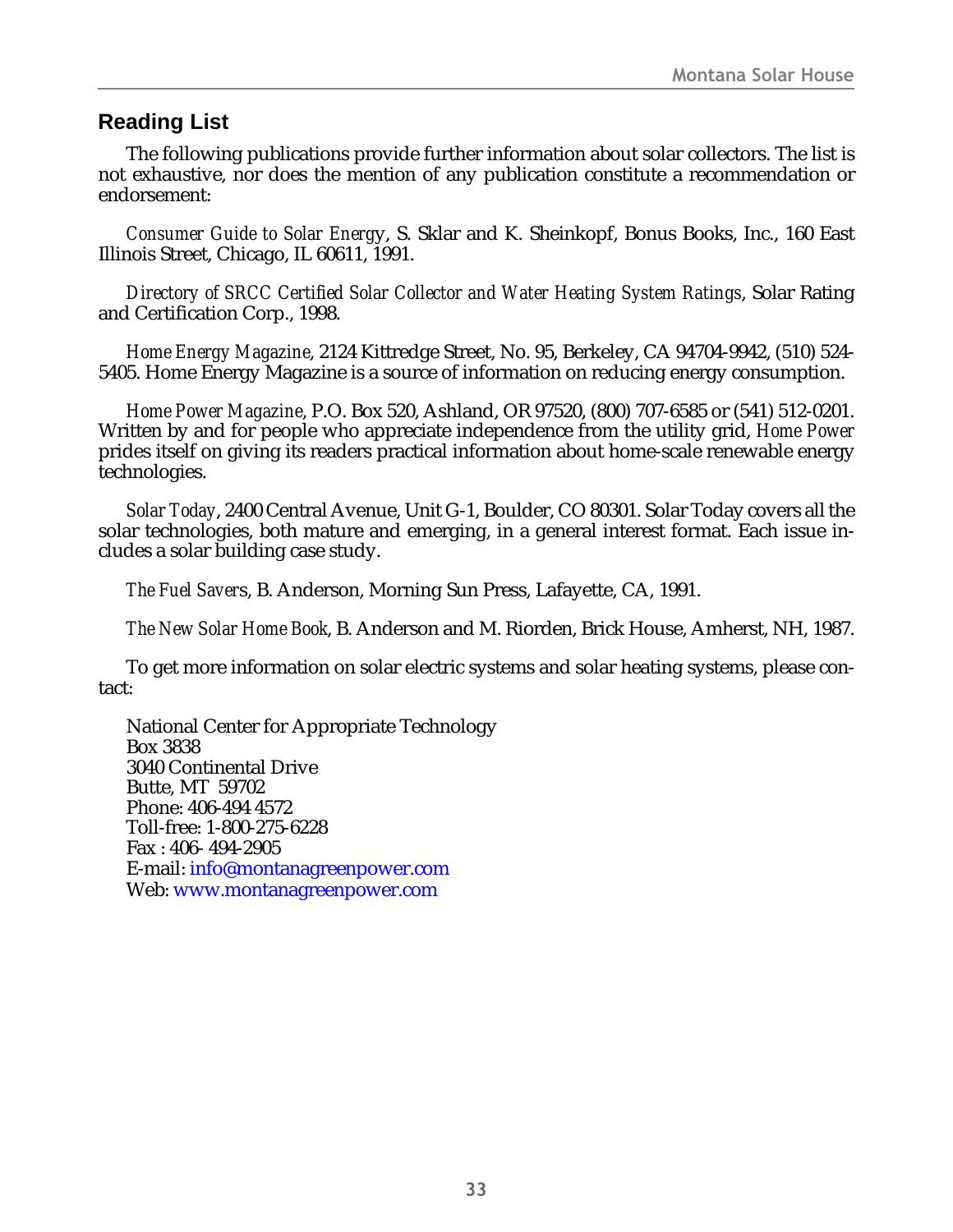# **Appendix A**

#### **Montana Renewable Energy Dealers**

<span id="page-33-0"></span>Shawn Coggins **Advanced Composting Systems** 195 Meadows Road Whitefish, MT 59937 Phone: 406-862-3854

Mark Gray **Alternative Energy Systems LLC** P. O. Box 83 1223 25th Ave. NE Black Eagle MT 59404 Phone: 406-761-7200 [alternativeeng@cs.com](mailto:alternativeeng@cs.com)

Stan Nash **Anaconda Electronics Co.** 111 Woodstack Trail Anaconda, MT 59711 Phone: (406) 560-2109

Michael & Lumarie Strickland **Dearborn Solar Electric Co.** 633 Dearborn River Rd Cascade, MT 59421 Phone: 406-788-0118

William E Gross **Gross Electric** 638 Badrock Drive Columbia Falls, MT 59912 Phone: 406-892-4940 Fax: 406-892-4914

Tony Boniface **Independent Power Systems** 1627 W. Main St Bozeman, MT 59715 Phone: 406-587-5295 Fax: 406-587-5295 E-mail: [tboniface@imt.net](mailto:tboniface@imt.net)

Steve Hicks **Mountain Pass Wind Co.** P.O. Box 394 White Sulphur Springs, MT 59645 Phone: 406-547-2266 E-mail: [steveahicks@yahoo.com](mailto:steveahicks@yahoo.com)

**Glenn Nelson** 195 Meadows Road Whitefish, MT 59937 Phone: 406-862-3854

Chris Daum **Oasis Montana, Inc.** 436 Red Fox Lane Stevensville, MT 59828 Phone: 877-627-4768 or 4778 Fax: 406-777-2632 E-mail: [info@oasismontana.com](mailto:info@oasismontana.com) URL:<http://www.oasismontana.com>

Larry & Annette Chain **Obadiah's Woodstoves & Alternative Energy** 305 Silver Dr. N. Troy, MT 59935 Phone: 1-800-968-8604 E-mail: [woodstoves@montanasky.net](mailto:woodstoves@montanasky.net)

Jenni Bryce **PineRidge Products** P.O. Box 2334 Great Falls, MT 59403 Phone: 406-738-4284 E-mail: [wlbryce@direcpc.com](mailto:wlbryce@direcpc.com) URL: [www.pineridgeproducts.com](http://www.pineridgeproducts.com)

William von Brethorst **Planetary Systems** Box 340 or 262 Badger Rd. Ennis, MT 59729 Phone: 406-682-5646 Fax: 406-682-5644 E-mail: [brethors@3rivers.net](mailto:brethors@3rivers.net) URL:<http://www.planetarysystems.com/>

Bruce Bannister **Prairie Wind & Sun** P.O. Box 1296 Miles City, Montana 59301 Phone: 406-232-4223 E-mail: [solarb@mcn.net](mailto:solarb@mcn.net)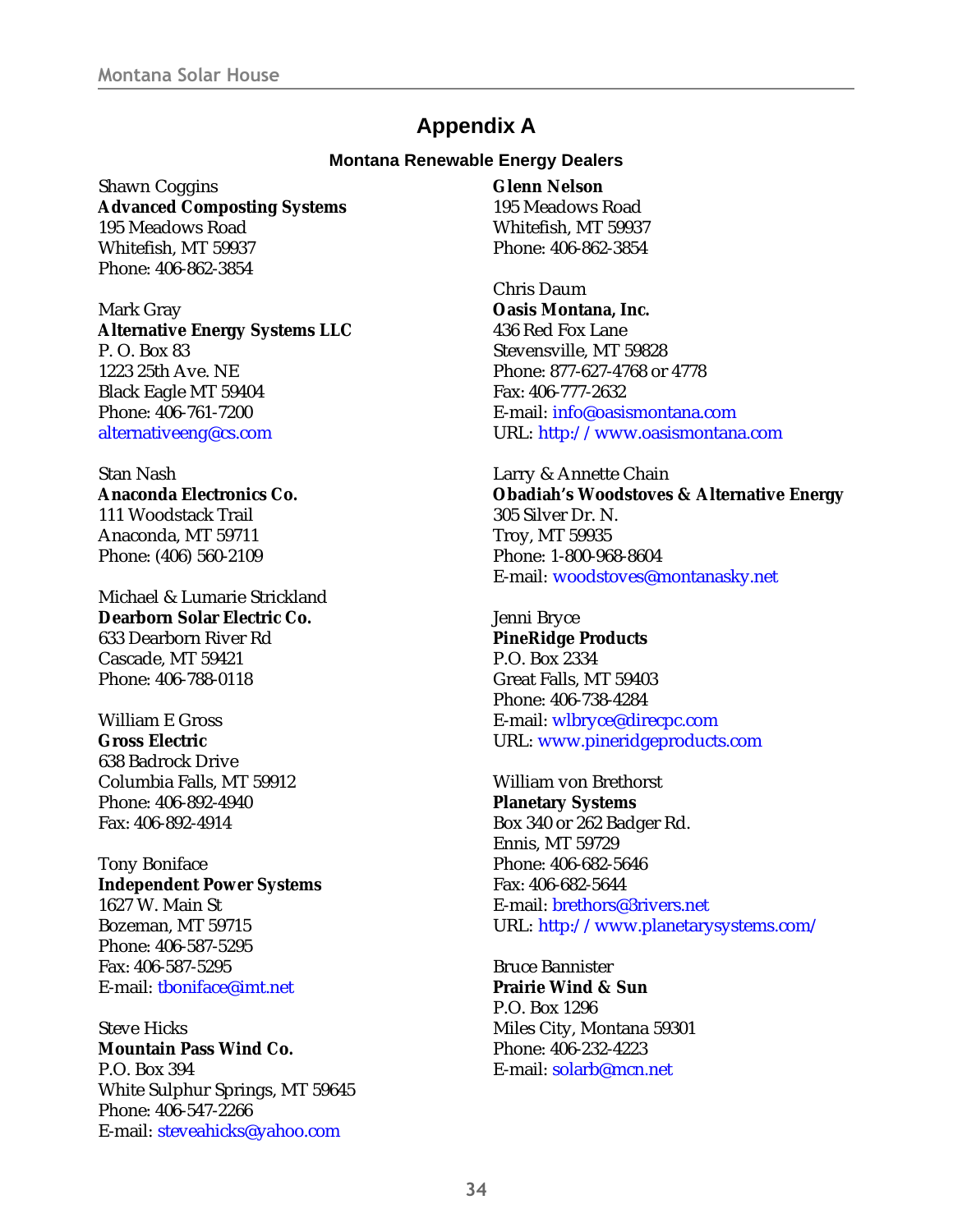<span id="page-34-0"></span>Jimmy Martin **Quality Solar** 31923 South Fork Yaak River Rd Troy, MT 59935 Phone: 406-295-5072

Dale Picard **Radiant Engineering, Inc.** 501 E Peach Suite C Bozeman, MT 59715 Phone: 406-587-3442 E-mail: [radiant@mcn.net](mailto:radiant@mcn.net) URL: <http://www.radiantengineering.com>

Chris Borton and Linda Welsh **Sage Mountain Center** 79 Sage Mountain Trail Whitehall, MT 59759 Phone: 406-494-9875 E-mail: [smc@sagemountain.org](mailto:smc@sagemountain.org) URL: [www.sagemountain.org](http://www.sagemountain.org)

Lee Tavenner **Solar Plexus** 130 West Front Street Missoula, MT 59802 Phone/Fax: 406-721-1130 E-mail: [solplex@montana.com](mailto:solplex@montana.com) URL: <http://www.montana.com/solplex>

Dale Picard **Suncraft, Inc.** 501 E Peach Suite C Bozeman, MT 59715 Phone: 406-587-3442

Henry & Barbara Dykema **Sundance Solar Systems** P.O. Box 4404 Luther, MT 59051 Phone: 406-425-1153 URL: <http://www.sundancesolarmt.com/>

Tom & Nilda Bishop **Sunelco, Inc.** 100 Skeels Street Hamilton, MT 59840 Phone: 1-800-338-6844 Fax: 406-363-6046 E-mail: [info@sunelco.com](mailto:info@sunelco.com) URL: <http://www.sunelco.com> Gail Snow **Sun Power Plus** 85 Skyline Road Three Forks, MT 59752 Phone: 406-539-9782

Joanne Smith **Sunwize Technologies, Inc.** 108 Rosewood Court Hamilton, MT 59840 Phone: 406-375-9195 Fax: 406-375-9194 E-mail: [sunwize@montana.com](mailto:sunwize@montana.com) URL: [www.sunwize.com](http://www.sunwize.com)

Dan O'Neil **West Wind Energy, Inc.** P.O. Box 638 Columbus, MT 59019 Phone: 406-321-0175 E-mail: [danowwenergy@yahoo.com](mailto:danowwenergy@yahoo.com)

## **Directories of Dealers**

#### **HOME POWER**

A complete list of solar and renewable energy equipment dealers can be found at Home Power Magazine's web site under "Search for RE Dealers." Home Power also features informative articles on renewable energy, how-to downloads, solar and wind maps, and numerous helpful links.

<http://www.homepower.com/>

#### **PV DIRECTORY**

This directory includes U.S. organizations involved in PV includes manufacturers of PV modules and those who support the manufacturing industry, designers and installers of PV systems, companies who manufacture components that make up the balance of PV systems (including batteries), companies that manufacture related products like pumping and lighting systems, and consultants for PV systems. It also includes organizations that set standards or test PV equipment, and organizations that provide information and training in PV technology. [http://www.eren.doe.gov/pv/](http://www.eren.doe.gov/pv/pvdirectory.html)

[pvdirectory.html](http://www.eren.doe.gov/pv/pvdirectory.html)